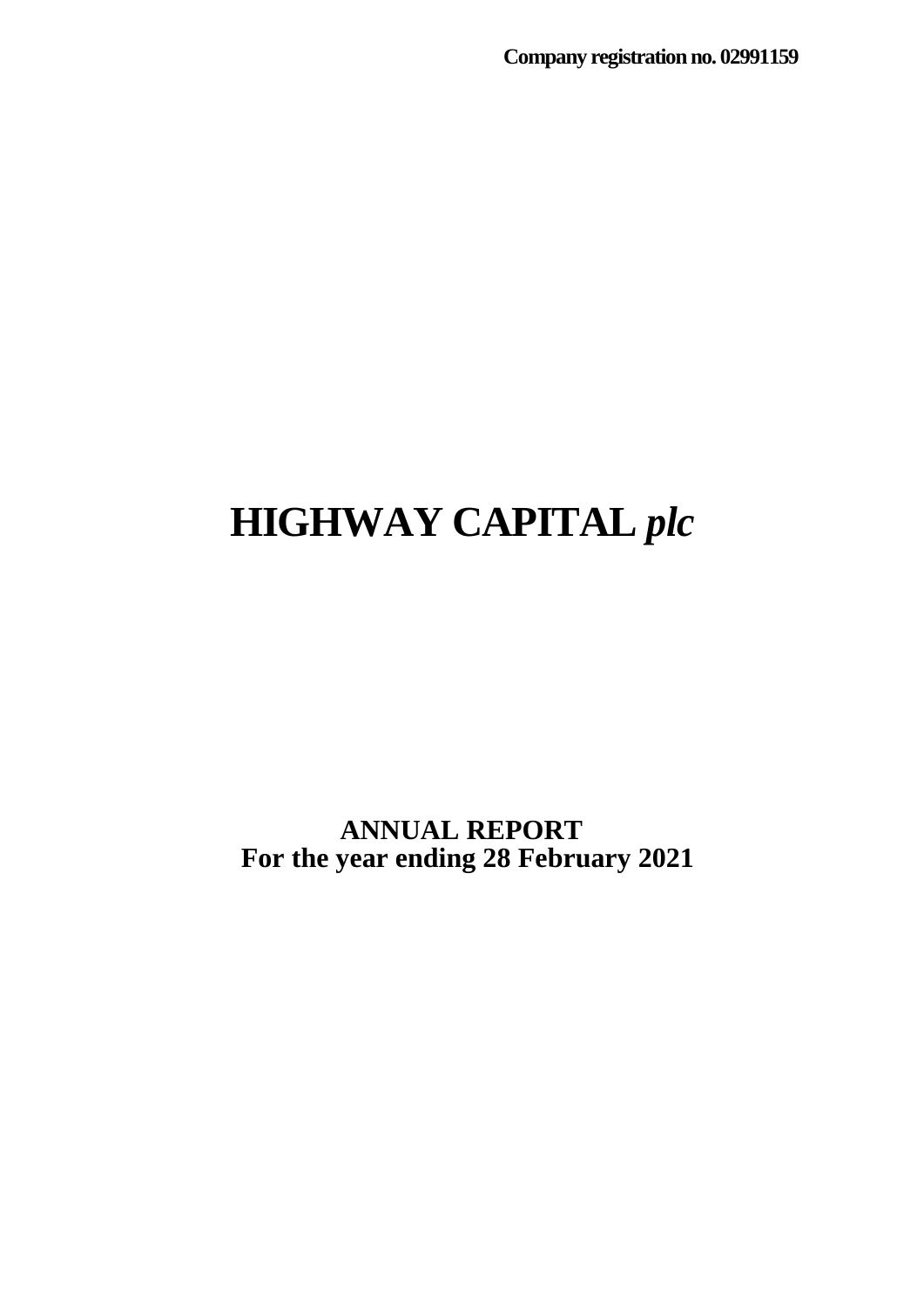## *Contents*

|                                     | Page           |
|-------------------------------------|----------------|
| Chairman's statement                | 3              |
| Strategic report                    | $\overline{4}$ |
| Directors' report                   | 6              |
| Directors' responsibility statement | 10             |
| Directors' remuneration report      | 11             |
| Corporate governance                | 13             |
| Independent auditors' report        | 16             |
| Statement of comprehensive income   | 21             |
| Statement of financial position     | 22             |
| Statement of changes in equity      | 23             |
| Statement of cash flows             | 24             |
| Notes to the accounts               | 25             |
| Company information                 | 32             |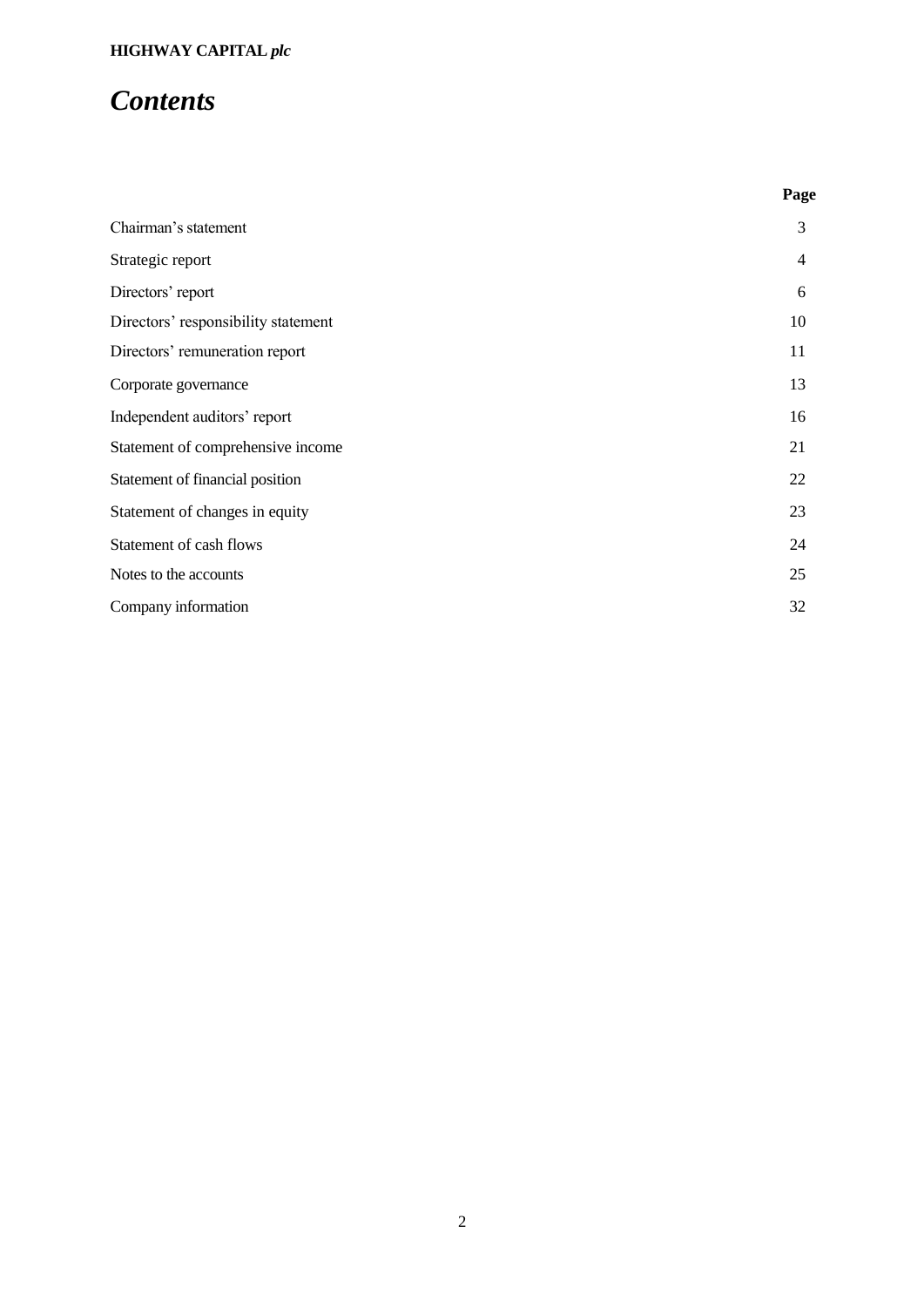## *Chairman's statement* **Year ended 28 February 2021**

Dear Shareholders

In the financial year ending 28 February 2021, the Company has continued to seek a suitable acquisition, which would enable the restoration of the listing.

The Directors have examined and whittled down potential target companies to a small number.

We are currently in discussion with a possible target and if these progress satisfactorily, we will notify the shareholders and relevant regulatory bodies as soon as possible.

**Ludwik Sobolewski** Chairman

30 June 2021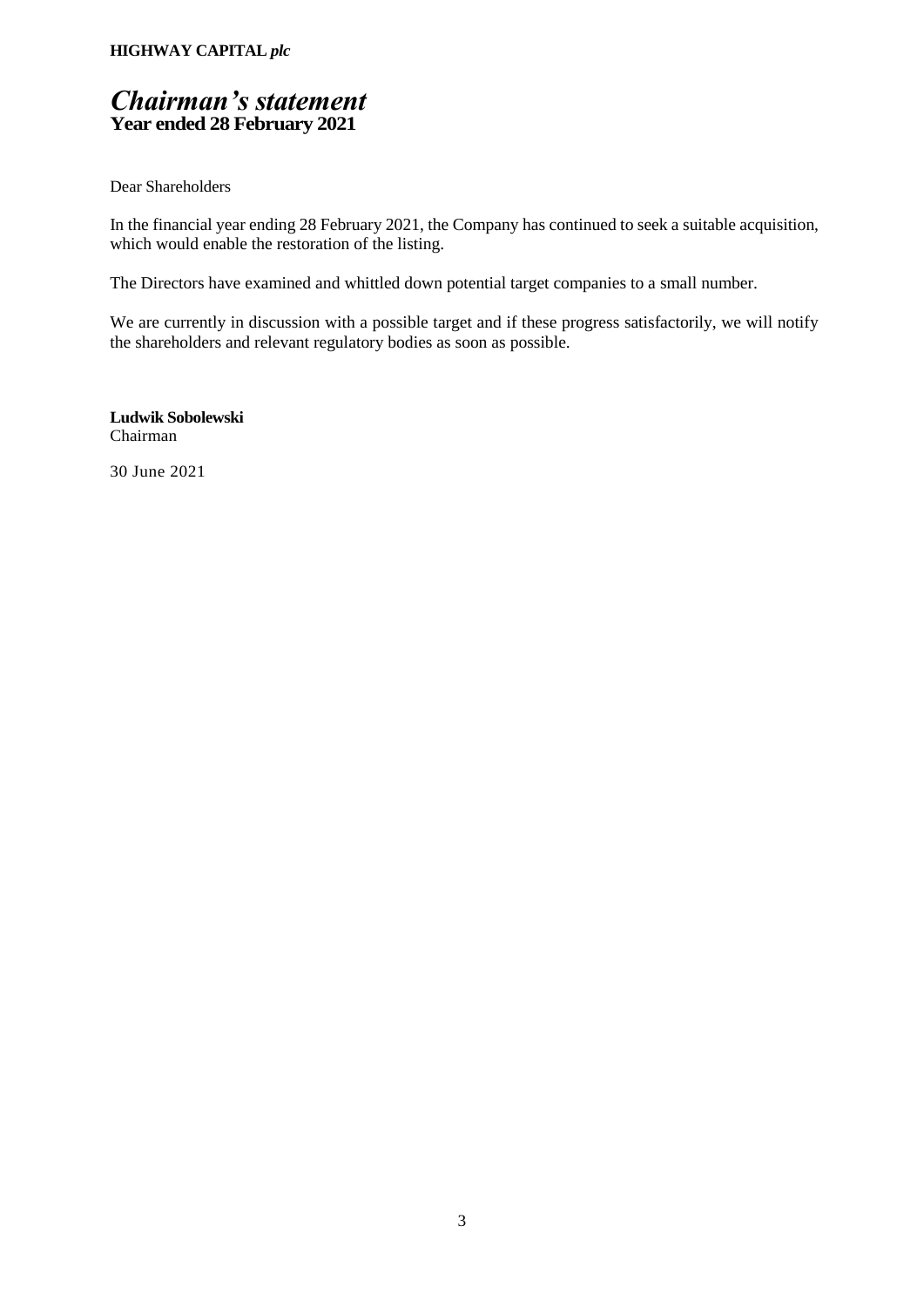## *Strategic report* **Year ended 28 February 2021**

#### **Review of Business**

The company received one-off management fees of £164,500 in the year and this has been recognised in revenue on the face of the Statement of Comprehensive Income. As a result, the Company recorded an improved performance for the year generating a loss of £134,790 compared to £292,425 in the prior period.

The Company otherwise continues to be a 'cash-shell' and this is expected to be the case for the forthcoming period.

As detailed in the Chairman's statement, Directors have examined and whittled down potential target companies to a small number and are currently in discussion with a possible target and if these progress satisfactorily, will notify the shareholders and relevant regulatory bodies as soon as possible.

#### *Convertible Loan Notes – Current Financial Year*

In the year ending 28 February 2021, the Company completed a placing of £230,000 Convertible Loan Notes for working capital purposes. The notes have a term of 5 years, attract 5% interest per annum and are convertible into new shares in the company.

The convertible loan note issued 24 June 2020 for the amount of £80,000 to unconnected investor has a conversion price of 10p per new ordinary share.

The convertible loan notes issued between 10 July and 14 July 2020 for a total amount of £100,000 to two unconnected investors have a conversion price of 5p per new ordinary share.

The note holders may convert the Convertible Loan Note at any time six months after the date of issue or following the completion of an investment by the Company to a value in excess of 50% of the net asset value of the Company. The Lender's conversion rights are limited to the extent that the Company has adequate shareholders' and other regulatory authority to issue shares in the Company.

A separate Convertible Loan Note for the amount of £50,000 to an unconnected investor was issued on 12 May 2020 and repaid on 2 July 2020.

#### *Directors Loans*

*The Company received the following loan from the Director of the Company:*

Maciej Szytko, a director of the Company, provided loans of £3,900 and £9,215 (€10,000) on 19 March 2020 and 14 April 2020 respectively. These loans have now been repaid, as well as the 15 March 2019 loan of £5,000.

#### **Financial review**

Key Highlights

|                             |   | 2021       | 2020       |
|-----------------------------|---|------------|------------|
| <b>Management</b> fees      |   | 164,500    |            |
| Administrative expenses     |   | (299, 290) | (292, 425) |
| <b>Operating loss</b>       |   | (134,790)  | (292, 425) |
| Interest receivable         |   | 9          | 44         |
| <b>Basic loss per share</b> | 7 | (1.17)p    | (2.54)p    |
| Bank and cash               |   | 41,170     | 3          |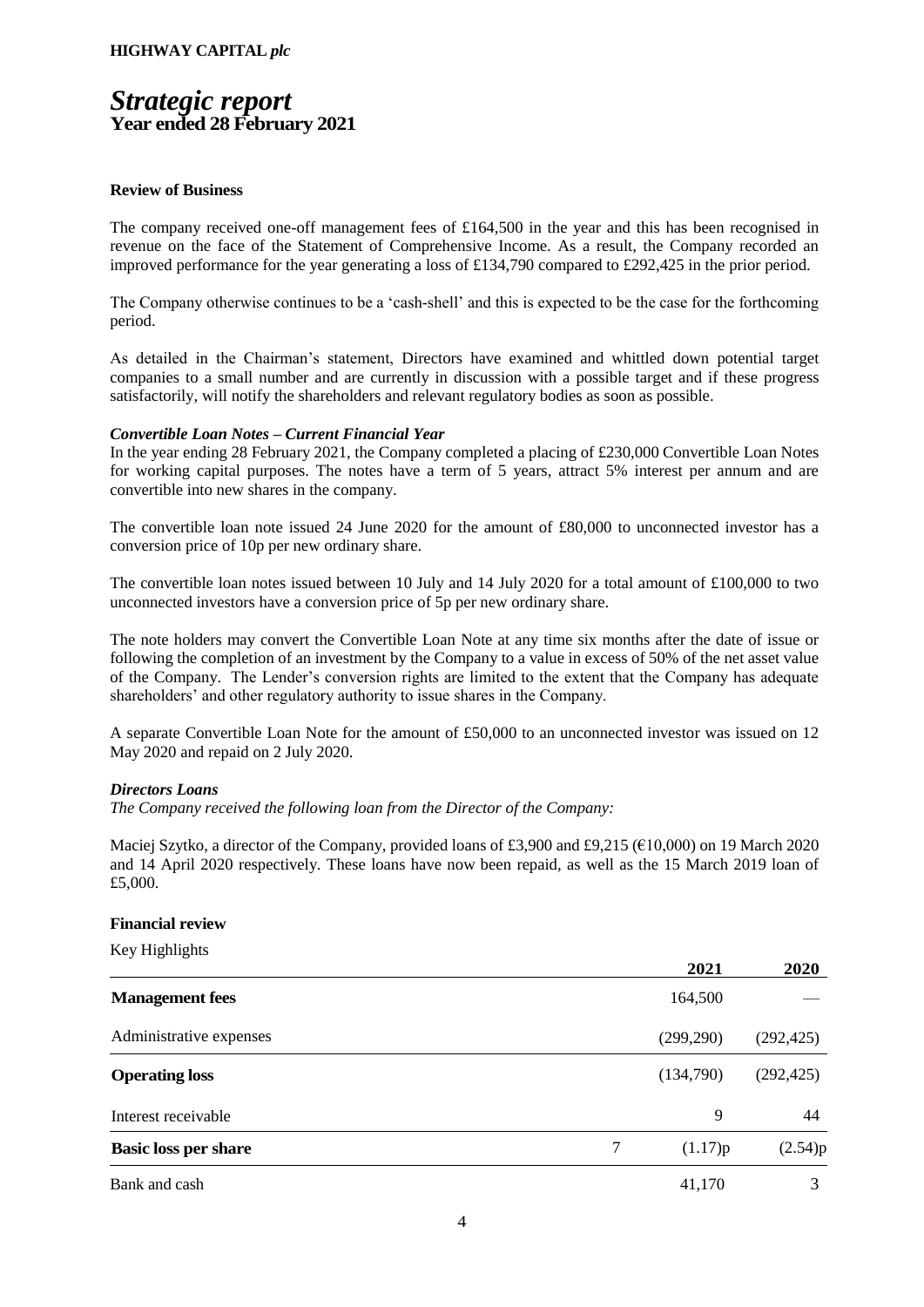## *Strategic report continued* **Year ended 28 February 2021**

#### **Key Risks and Uncertainties**

**Foreign currencies**: The company deals in a variety of foreign currencies: Continual review of foreign currency movements to ensure company undertakes transactions in the most financially beneficial currency and ensuring the company is not overly exposed in one currency.

**Brexit**: Changing legislative environment between post Brexit UK and EU may place additional regularity burdens on the company which make it more difficult to operate with EU based companies to investments with Europe: Reviewing strategies to monitor and address the Brexit negotiations and outcomes.

**Covid-19**: The Pandemic may impact the Company's ability to execute an acquisition. However, the Directors will review, on an ongoing basis, the options for the Company, including raising additional funds.

Approved on behalf of the board of directors:

**Ludwik Sobolewski**

Chairman

30 June 2021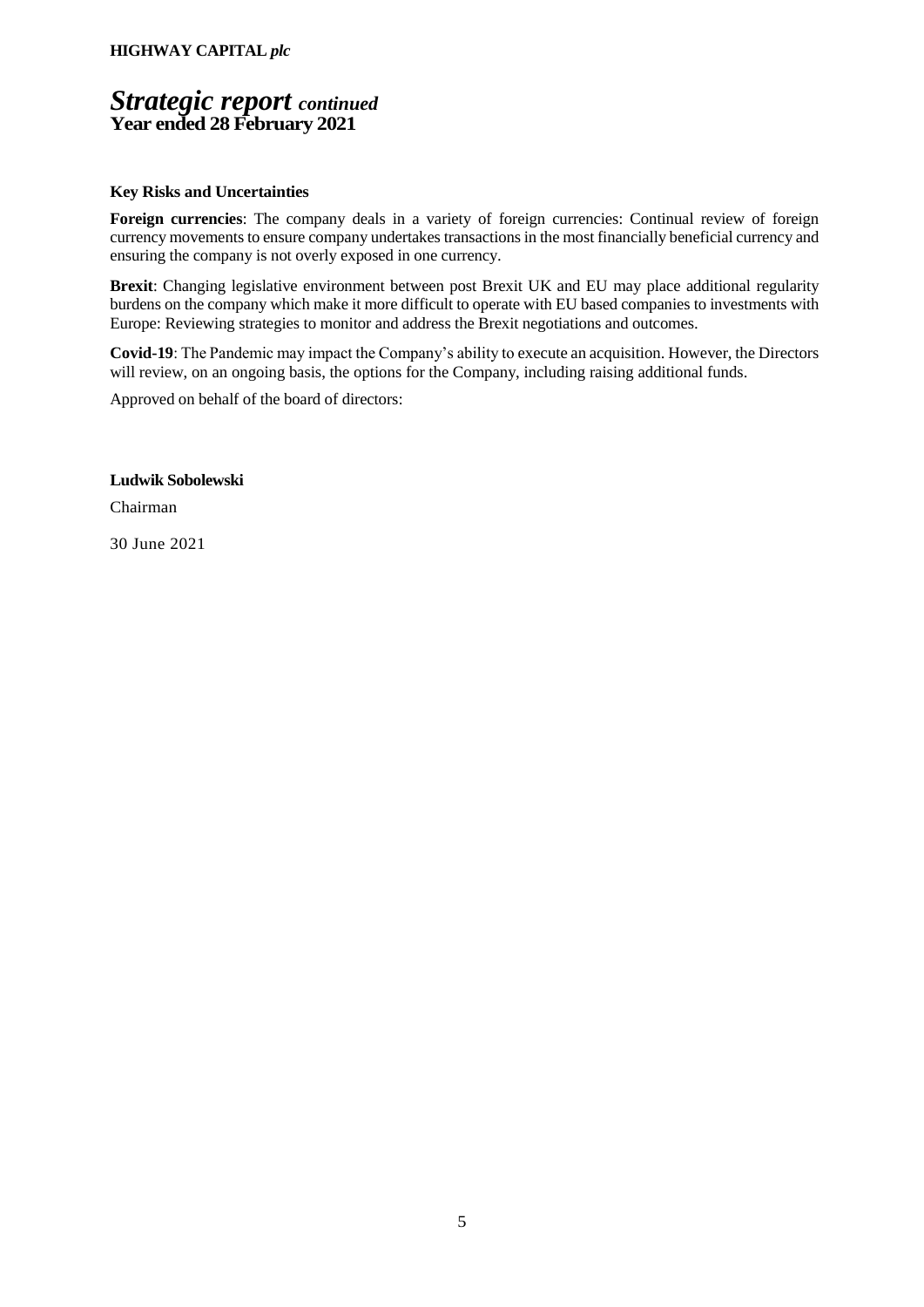## *Directors' report* **Year ended 28 February 2021**

Your directors have the pleasure in submitting their report and the audited accounts for the year ended 28 February 2021, and consider it to be fair, balanced and understandable.

#### **Principal activity**

The Company's business strategy is to identify, evaluate and complete suitable acquisition opportunities.

#### **Business review and management report**

The loss on ordinary activities for the year before taxation was £134,781 (2020: loss £292,381). After taxation and dividends, the loss of £134,781 (2020: loss £292,381) has been transferred to reserves.

The company continues to keep expenditure to a minimum in order to preserve its cash resources. The company had cash at bank and in hand of £41,170 (2020: £3) at 28 February 2021.

Events that have occurred since the end of the financial year are detailed in note 15 to the accounts. Details of future developments can be found in the Chairman's statement.

#### **Principle risks and uncertainties**

The principal risks and uncertainties that the company faces are in identifying and acquiring suitable investments. The income of the company fluctuates with movements in interest rates.

At the date of approving these financial statements the directors are not aware of any adverse impact arising from the COVID-19 pandemic.

#### **Dividends**

The directors do not recommend the payment of a final dividend for the year.

#### **Directors**

The following directors served during the year to 28 February 2021:

- L. Sobolewski (Chairman)
- M. Szytko
- N. Mayster
- B. Patnaik

Details of directors' remuneration, service contracts and interests in the ordinary shares of the company are included in the directors' remuneration report on pages 11 and 12.

Mr Sobolewski retires by rotation and offers himself for re-election at the AGM. He does not have a service contract with the company. Following formal performance evaluations, the Board believes that the Chairman has performed effectively and that he should be re-elected.

#### **Biographies of directors**

**Ludwik Sobolewski**, 55, was appointed a non-executive director and Chairman on 22 January 2016. Mr Sobolewski currently serves as CEO of the Bucharest Stock Exchange, where he has been charged with a mission to implement a deep reform of the infrastructure of the Romanian capital market, in cooperation with the Government, the National Bank of Romania, the Romanian Financial Services Authority and market participants. Prior to joining the Bucharest Stock Exchange, Mr Sobolewski served as the CEO and President of the Management Board of the Warsaw Stock Exchange. Mr Sobolewski's background also includes serving as President of the Association of Polish Lawyers and Executive Vice-President of the National Depository for Securities. Mr Sobolewski is currently on the supervisory boards of ZE PAK, a company listed on the Warsaw Stock Exchange, the Financial Revision Commission of the Sztuka Media Film Foundation and he is a member of the Council of the Teraz Polska (Poland Now) Foundation, promoting small and medium entrepreneurship.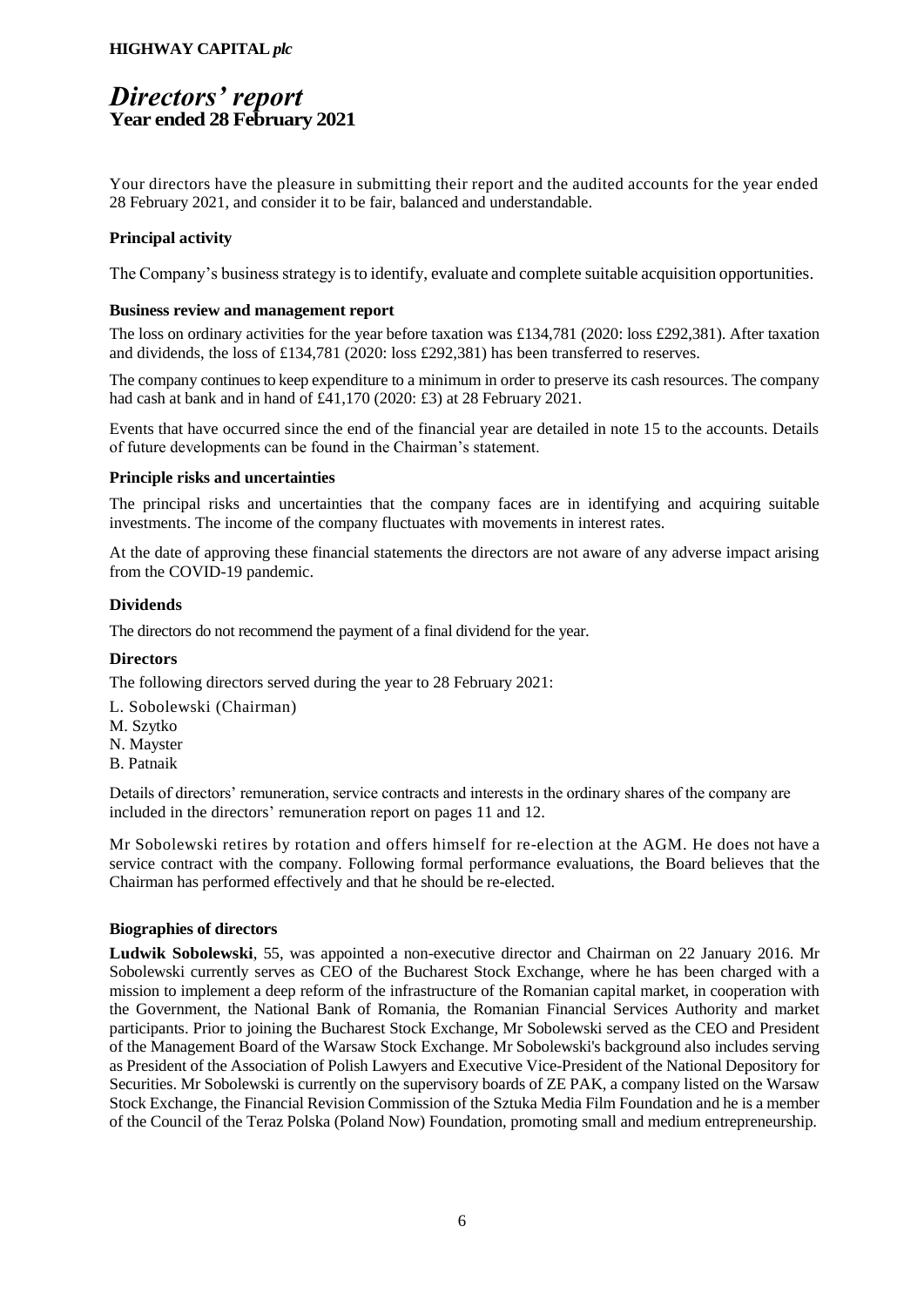## *Directors' report continued* **Year ended 28 February 2021**

**Maciej Szytko**, 38, was appointed as a non-executive director on 19 September 2011. He is a Commercial Studies graduate from the University of Westminster. Maciej has extensive experience in the financial market gained through participation across a broad range of projects and capital transactions, including PE/VC projects as well as Equity and Debt Raising for both IPO and SPO transactions.. He is currently a self-employed adviser and active investor in public and private companies with a focus on the Commonwealth of Independent States (CIS) and the Warsaw Stock Exchange (WSE), where his first financial successes occurred.

**Nicolay Mayster**, 45, was appointed as non-executive director on 29 April 2019. He graduated in Tunisia in 1997 with a Bachelor degree in Managerial Sciences, major – Banking Management. Nicolay started his career in Tunisia as an equity analyst in Smart Finance, a local research firm. In Bulgaria, he worked as an analyst and a stock broker for a large brokerage firm before starting Intercapital in 2001. Nicolay is a Chartered Financial Analyst.

**Biswanath Patnaik**, 43, was appointed as non-executive director on 27 November 2019. He holds an MBA and a Law degree from Utkal University, and is a banker with operations in London, Singapore and Dubai. Mr Patnaik is also a co-owner of a Multispeciality Hospital in Bhubaneswar, India. He is the Chairman of an international committee of a Social Action Foundation based out of Delhi, which provides vocational training and education to under privileged children. Biswanath's family owns three mines in the state of Odisha in India, which extract iron ore, bauxite and paraphyte.

#### **Substantial shareholdings**

At 28 February 2021 the company had been notified, in accordance with the Disclosure and Transparency Rules of the Financial Services Authority, of the following notifiable interests in the ordinary share capital of the company:

|                             | Number of<br><b>Ordinary Shares</b> | Percentage<br><b>Holding</b> |
|-----------------------------|-------------------------------------|------------------------------|
| Mrs C. C. Rowan             | 2,375,745                           | 20.68%                       |
| M. Szytko                   | 2,622,060                           | 22.82%                       |
| N. Mayster                  | 1,900,000                           | 16.54%                       |
| D. Wheatley                 | 435,644                             | 3.79%                        |
| P. Fellerman                | 650,000                             | 5.66%                        |
| Wildman Asset Management SA | 850,000                             | 7.40%                        |

There have been no subsequent notified changes since the year end.

#### **Payment of suppliers**

It is the company's policy to pay suppliers in accordance with the terms agreed for each transaction.

#### **Disclosure of information to auditor**

The directors confirm that:

- so far as each director is aware, there is no relevant audit information of which the Company's auditor is unaware, and
- the directors have taken all the steps they ought to have taken as directors in order to make themselves aware of any relevant audit information and to establish that the Company's auditor is aware of that information.

The directors are responsible for the maintenance and integrity of the corporate and financial information included on the Company's website. Legislation in the United Kingdom governing the preparation and dissemination of financial statements may differ from legislation in other jurisdictions.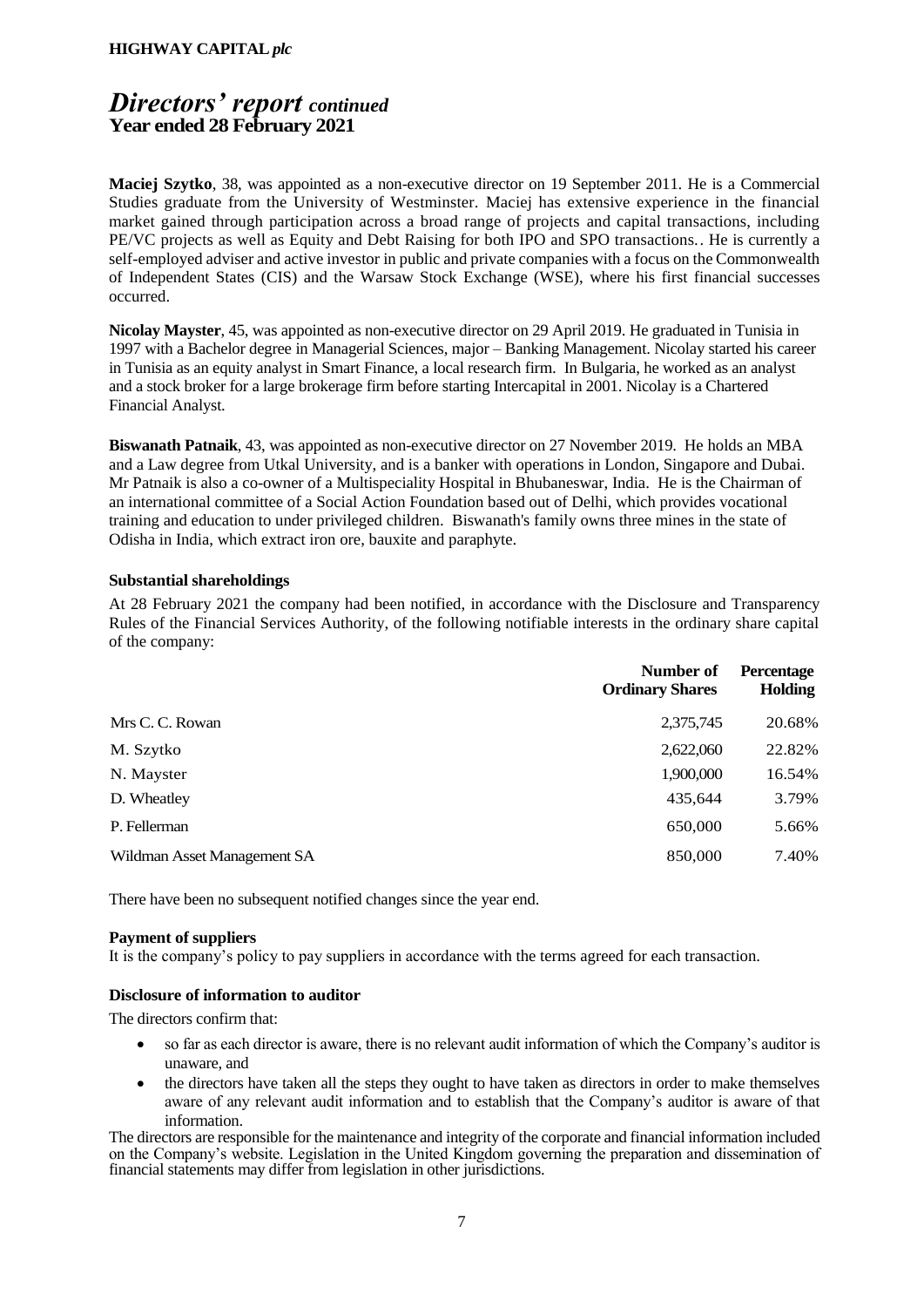## *Directors' report continued* **Year ended 28 February 2021**

#### **Qualifying third party indemnity provisions**

The company's Articles of Association provide, subject to the provisions of UK legislation, an indemnity for directors and officers of the company in respect of liabilities they may incur in defending certain proceedings against them.

#### **Auditors**

A resolution proposing that Shipleys LLP be re-appointed as auditors of the company will be put to the annual general meeting in accordance with Section 485 of the Companies Act 2006.

#### **Going concern**

The company is essentially a "cash shell". It did receive £164,500 of management fees in the year, however, apart from some interest receivable, currently has no regular income stream. The company is therefore dependent on its cash reserves and the injection of new funding, to fund ongoing costs. During the year ending 28 February 2021, the Company received net new loan funding of £180,000 to enable it to pursue its investment strategy and for working capital purposes.

After reviewing the company's budget for 2021/2022 and its medium term plans, the directors have a reasonable expectation that, given the opportunities for additional funding as needed, the company will have adequate resources to continue in operational existence for the foreseeable future. The directors continue to adopt the going concern basis in preparing the annual report and accounts. The financial statements do not include any adjustments that would result from the going concern basis being inappropriate.

If the company were unable to trade, adjustments would have to be made to reduce the value of the assets to their recoverable amounts, to provide for further liabilities that might arise and to reclassify fixed assets as current assets where applicable.

The directors are satisfied that the company will be able to meet its obligations as they fall due for at least 12 months from the date of approval of the company's 28 February 2021 balance sheet. As a result, the directors consider it appropriate to prepare the financial statements on a going concern basis.

#### **Carbon emissions**

The company currently has no head office and no employees other than its directors, and therefore has minimal carbon emissions.

#### **Financial risk management**

The company's financial risk management objective is to minimise, as far as possible, the company's exposure to such risk as detailed in note 18 to the accounts.

#### **S172 Statement**

The Board believes that, individually and together, they have acted in the way they consider, in good faith, would be most likely to promote the success of the Company for the benefit of its members as a whole, having regard to stakeholders and matters set out in s172(1)(a-f) of the Companies Act 2006 in the decisions taken during the year ended 28 February 2021.

#### *Engagement with employees*

The Company currently does not have any employees other than directors or customers, but recognizes that the long-term success of the business relies on effective engagement with customers and employees.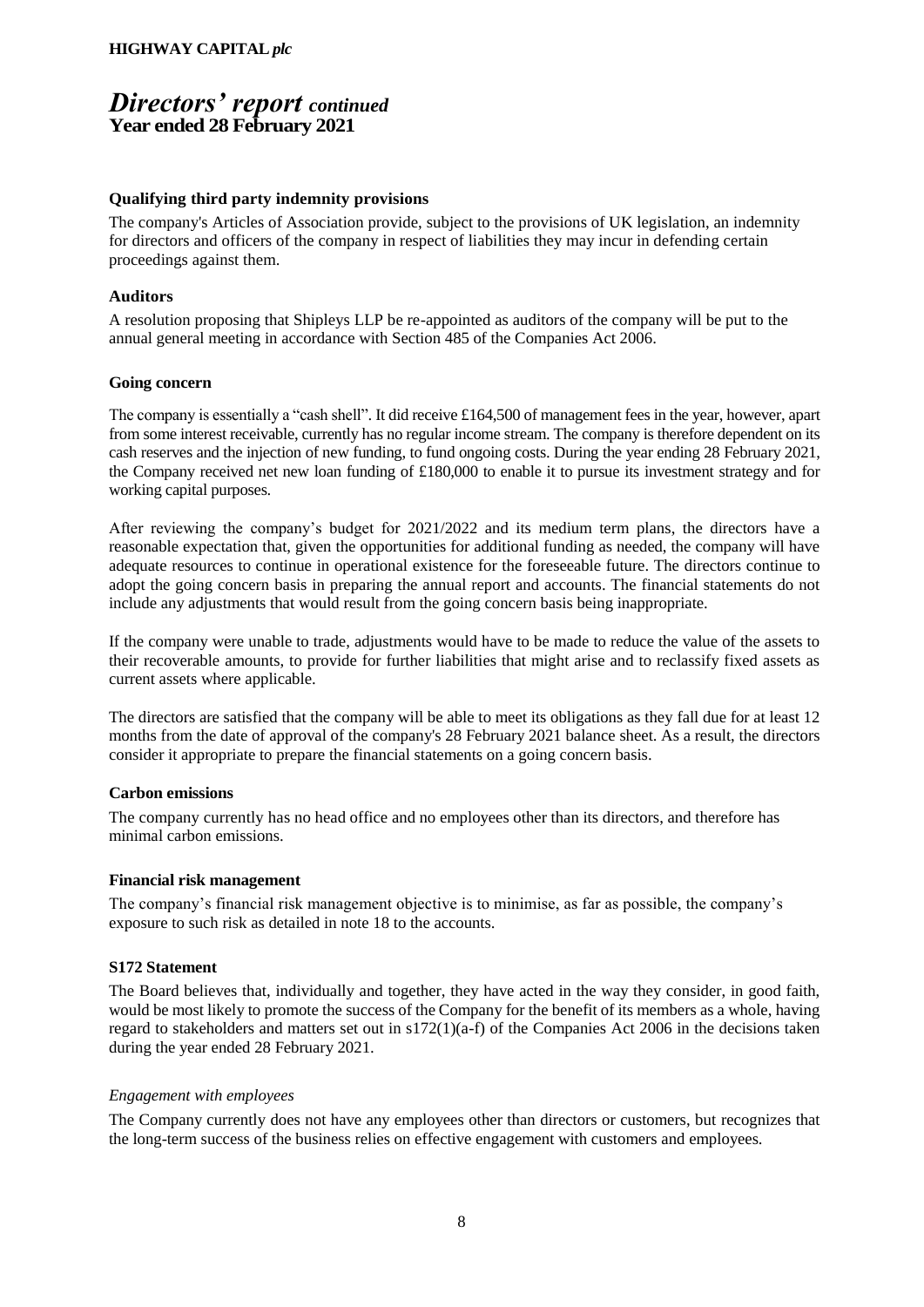## *Directors' report continued* **Year ended 28 February 2021**

#### *Engagement with suppliers*

The Company's only suppliers currently are those supplying professional services. The Company manages relationships with suppliers as closely as possible to ensure the services provided meet the Company's high standards.

#### *Engagement with shareholders*

Feedback from investors is obtained through direct interaction between the Company's Board. The voting record at the Company's general meetings is monitored for any investor feedback/issues.

The Board recognizes the importance of effective communication with its shareholders. A range of corporate information is available on the Company's website and this statement and the information within the Company's Annual Report provide details to stakeholders on how the Company is governed. Company performance is communicated to its shareholders and the market in its results announcements, with further trading updates made where required and appropriate

By order of the board

**Maciej Szytko Director** 

30 June 2021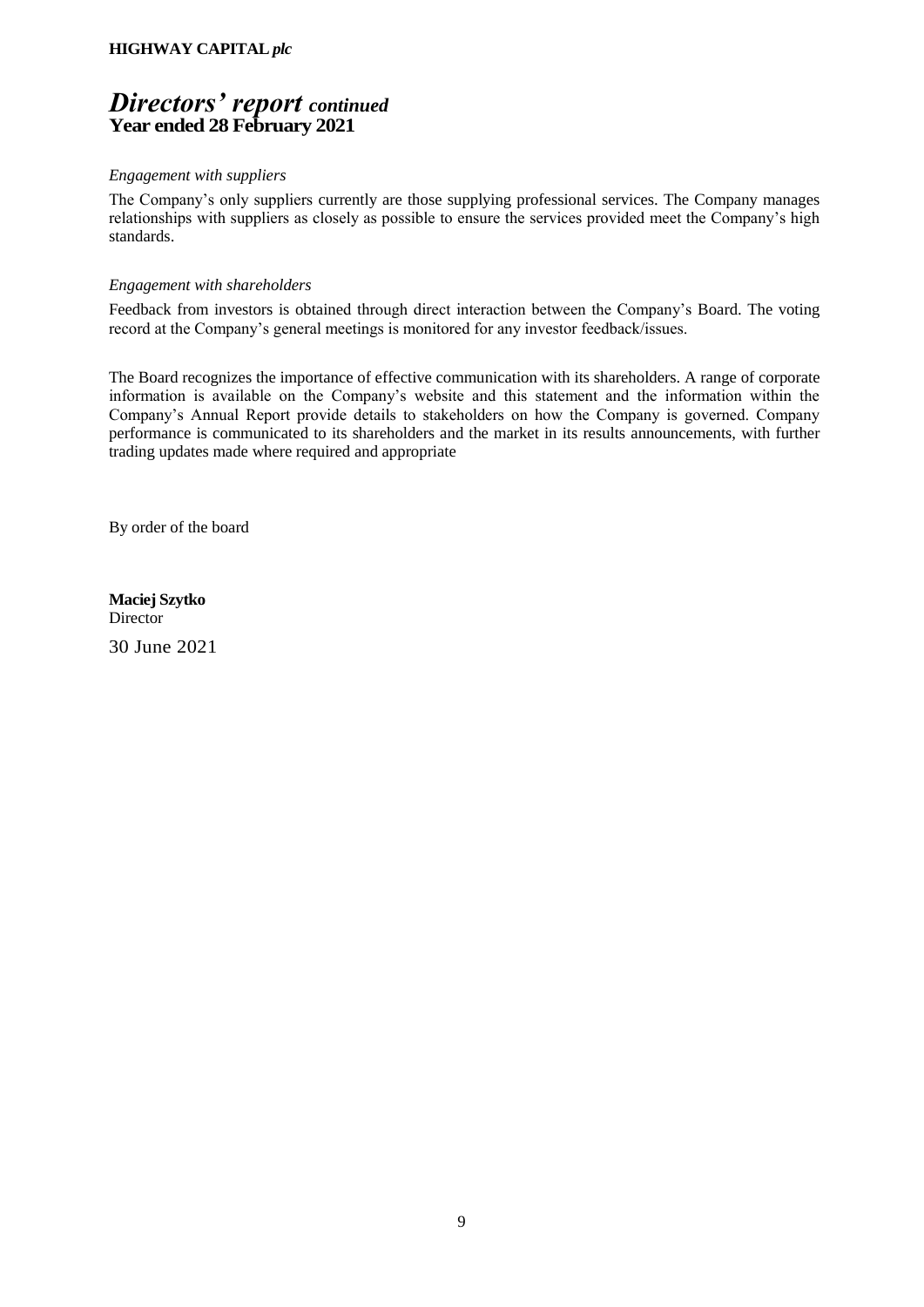## *Directors' responsibility statement* **Year ended 28 February 2021**

The directors are responsible for preparing the strategic report and the directors' report and the accounts in accordance with applicable law and regulations.

Company law requires the directors to prepare accounts for each financial year which give a true and fair view of the state of affairs of the company and of the profit or loss for that period. In preparing those accounts, the directors are required to:

- select suitable accounting policies and then apply them consistently;
- make judgements and estimates that are reasonable and prudent;
- state whether applicable UK accounting standards, including FRS 102 have been followed, subject to any material departures disclosed and explained in the accounts;
- notify its shareholders in writing about the use of disclosure exemptions, if any, of FRS 102 used in the preparation of accounts; and
- prepare the accounts on the going concern basis unless it is inappropriate to presume that the company will continue in business.

The directors are responsible for keeping adequate accounting records that are sufficient to show and explain the company's transactions and disclose with reasonable accuracy at any time the financial position of the company and enable them to ensure that the accounts comply with the Companies Act 2006. They are also responsible for the system of internal control, and for taking such steps as are reasonably open to them to safeguard the assets of the company and to prevent and detect fraud and other irregularities. The directors are also responsible for ensuring that all information relevant to the audit has been made available to the auditors.

The directors are responsible for the maintenance and integrity of the corporate and financial information included on the Company's website. Legislation in the United Kingdom governing the preparation and dissemination of financial statements may differ from legislation in other jurisdictions.

The directors confirm that:

- so far as each director is aware, there is no relevant audit information of which the company's auditor is unaware; and
- the directors have taken all the steps that they ought to have taken as directors in order to make themselves aware of any relevant audit information and to establish that the company's auditor is aware of that information.

Under applicable law and regulations, the directors are also responsible for preparing a strategic report, a directors' report, directors' remuneration report and corporate governance statement that comply with that law and those regulations.

The directors confirm that, to the best of their knowledge and belief:

- the accounts in this document, prepared in accordance with applicable UK law and accounting standards, give a true and fair view of the assets, liabilities, financial position and loss of the company; and
- the business review and management report in the directors' report includes a true and fair review of the development and performance of the business and the position of the company, together with a description of the principal risks and uncertainties that it faces.

By order of the board

**Maciej Szytko Director** 

30 June 2021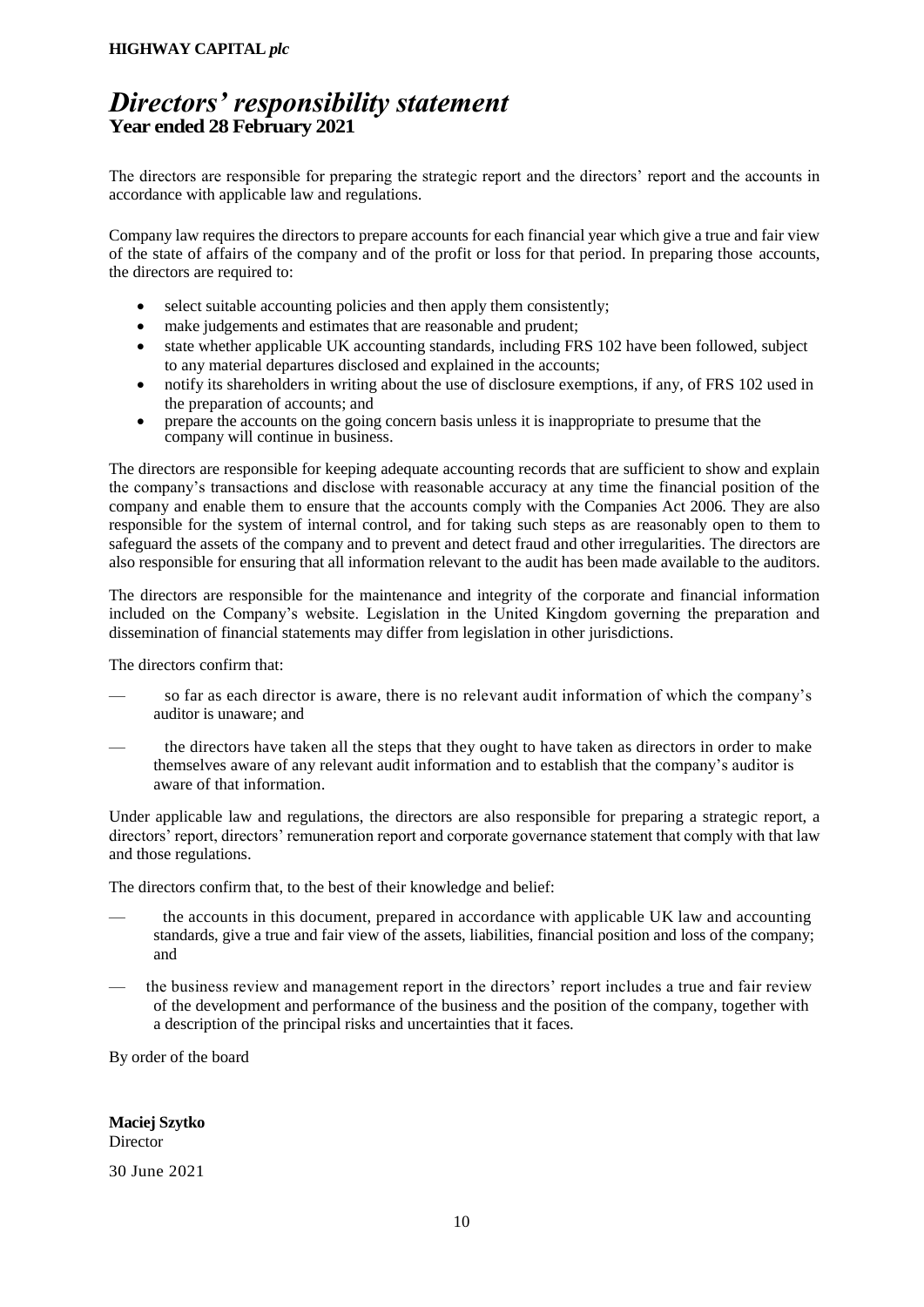## *Directors' remuneration report* **Year ended 28 February 2021**

#### **Introduction**

The information included in this report is not subject to audit other than where specifically indicated.

#### **Remuneration committee**

The remuneration committee consists of the non-executive directors, Ludwik Sobolewski and Maciej Szytko. This committee's primary function is to review the performance of executive directors and senior employees and set their remuneration and other terms of employment. Since the disposal of its trading subsidiary on 24 January 2001, the company has only had one executive director and no senior employees. The committee is also responsible for administering any share option scheme or bonus schemes.

The remuneration committee determines the company's policy for the remuneration of directors, having regard to the UK Corporate Governance Code and its provisions on directors' remuneration.

#### **The remuneration policy**

It is the aim of the committee to remunerate directors competitively and to reward performance. Details of the remuneration packages of individual directors are set out below. There are currently no long term incentive plans, performance bonuses or pension schemes in place. The only share options in issue are to a former director, Dominic Wheatley. The views of the shareholders have been considered in the formulation of the remuneration policy, including through meeting at the AGM. At the last AGM held, a resolution was passed to approve the directors' remuneration report. It is the intention to implement a similar directors' remuneration policy in 2021/2022 to that in 2020/2021.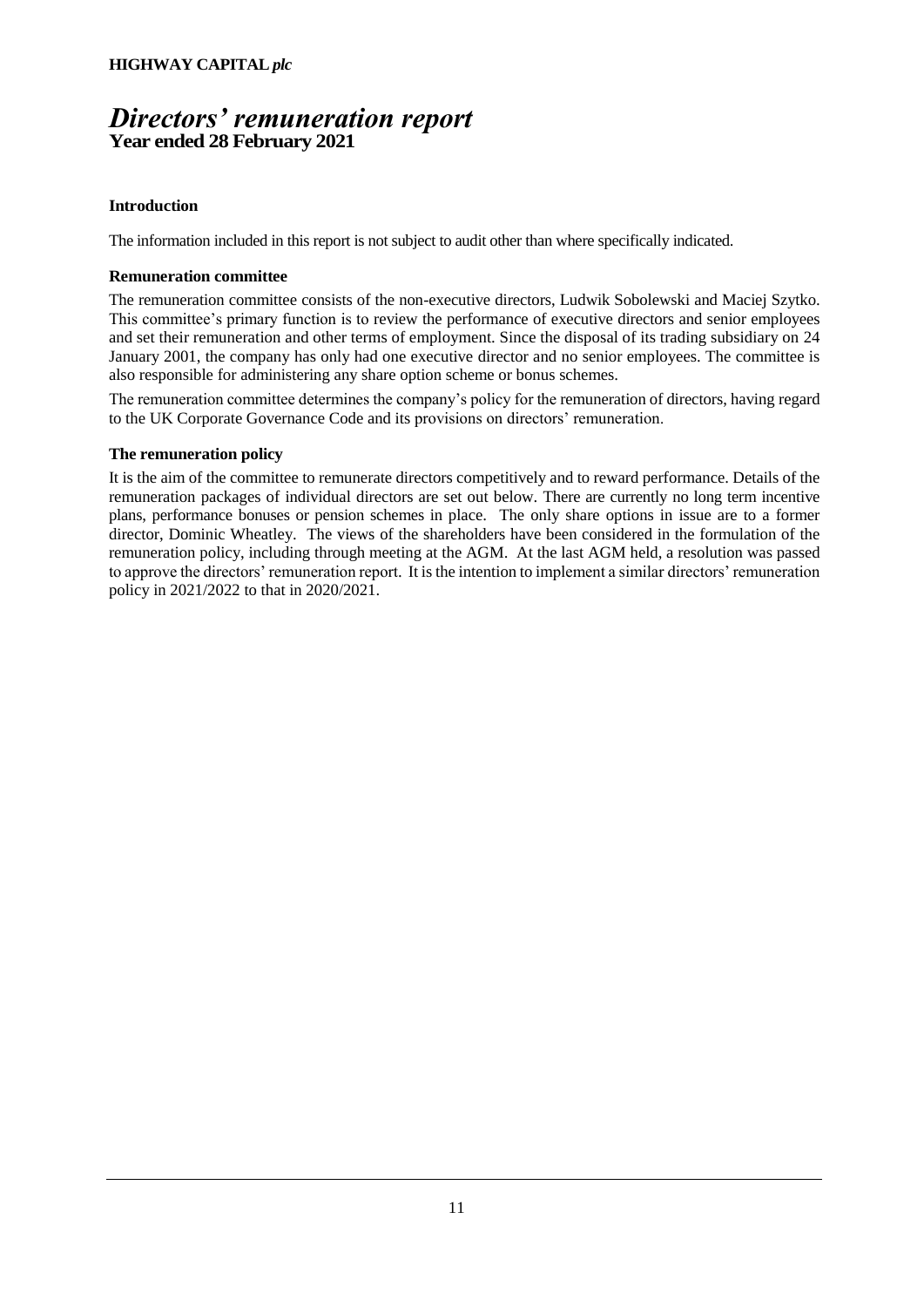## *Directors' remuneration report continued* **Year ended 28 February 2021**

#### **Service agreements and terms of appointment**

None of the directors has a service contract with the company.

#### **Directors' interests**

The directors' interests in the share capital of the company are shown below. All interests are beneficial.

|            |           | Number of ordinary shares |  |  |
|------------|-----------|---------------------------|--|--|
|            | 28.2.2021 | 29.2.2020                 |  |  |
| M. Szytko  | 2.622.060 | 2.622.060                 |  |  |
| N. Mayster | 1.900.000 | 1.900.000                 |  |  |

There have been no notified changes in the interests of the directors since the year end.

#### **Directors' emoluments (audited)**

Directors' emoluments including amounts payable to third parties in respect of directors' services are comprised as follows:

|                          |         |               | <b>Basic Compensation</b> | Taxable         | 2021         | 2020         |
|--------------------------|---------|---------------|---------------------------|-----------------|--------------|--------------|
| Non-executive directors: | Fees    | <b>Salary</b> | payment                   | <b>Benefits</b> | <b>Total</b> | <b>Total</b> |
| L. Sobolewski            | 36,000  |               |                           |                 | 36,000       | 36,000       |
| M. Szytko                | 60,000  |               |                           |                 | 60,000       | 60,000       |
| N. Mayster               |         |               |                           |                 |              |              |
| <b>B.</b> Patnaik        |         |               |                           |                 |              |              |
|                          | £96,000 | f —           |                           |                 | £96,000      | £96,000      |

No pension contributions were made by the company on behalf of its directors.

No director currently has share options, and no share options were granted to or exercised by the directors during the period under review. In connection with his resignation on 20 April 2016, Mr Wheatley was granted 150,000 options to subscribe for new ordinary shares in Highway Capital plc at a price of 20 pence per share at any time until 20 April 2021, which at the date of approval of the financial statements have now lapsed.

#### **Approval by shareholders**

At the next annual general meeting of the company a resolution approving this report is to be proposed as an ordinary resolution.

This report was approved by the board on 30 June 2021 and signed on its behalf by:

#### **Ludwik Sobolewski**

Chairman and Head of Remuneration Committee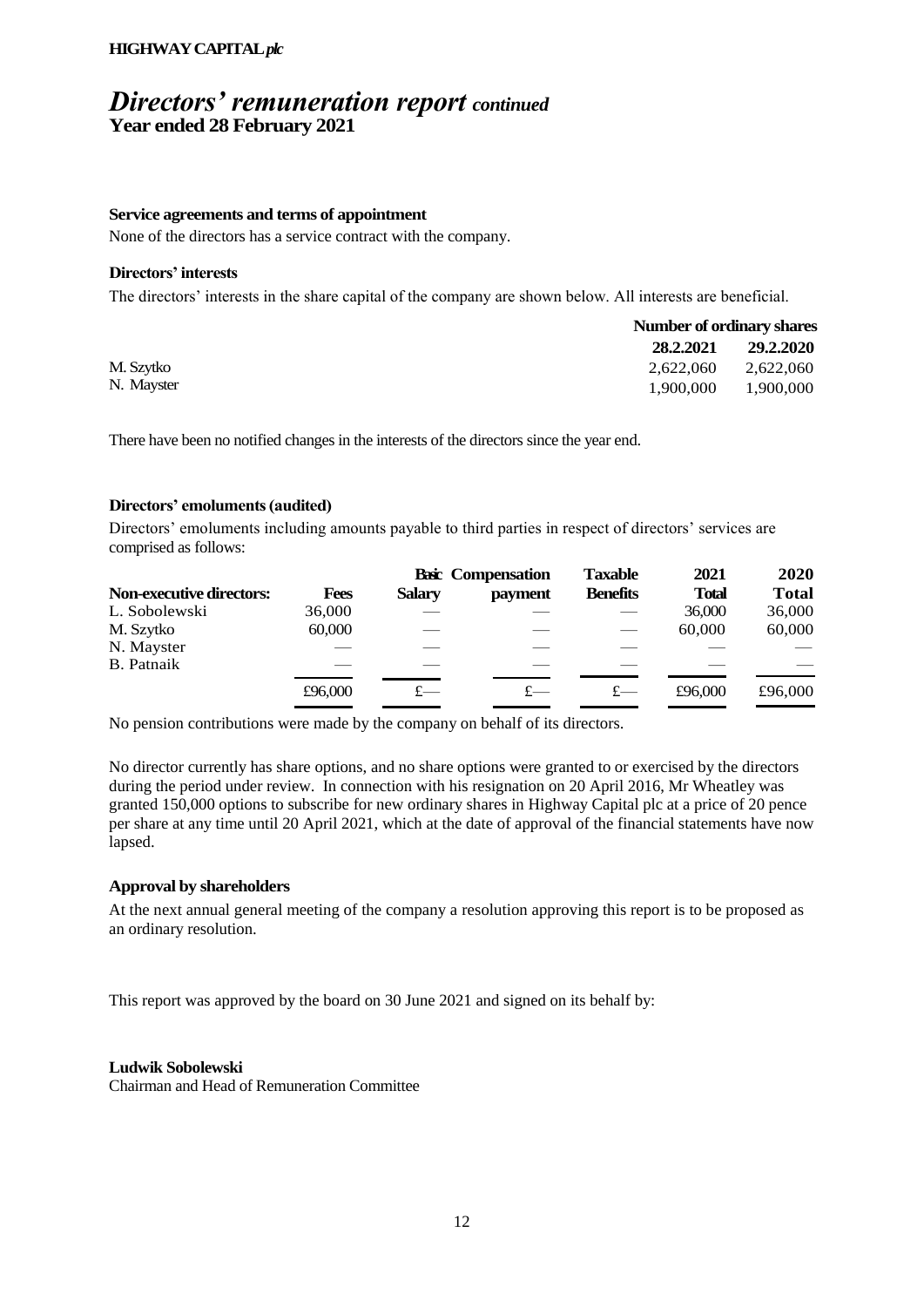### *Corporate governance* **Year ended 28 February 2021**

The policy of the Board is to manage the affairs of the company with reference to the UK Corporate Governance Code, which is publicly available from the Financial Reporting Council. In July 2013 the company changed from a Premium to a Standard listing.

#### **Application of principles of good governance**

#### **Board of directors**

The board currently comprises the non-executive Chairman, Ludwik Sobolewski, and the three non-executive directors, Maciej Szytko, Nicolay Mayster and Biswanath Patnaik. The articles of association require a third, but not greater than a third, of the directors to retire by rotation each year. Since the disposal of the company's trading subsidiary on 24 January 2001 the company has not had a Chief Executive. The Board intends to appoint a Chief Executive when a new business is acquired.

There are regular board meetings each year and other meetings are held as required to direct the overall company strategy and operations. Board meetings follow a formal agenda covering matters specifically reserved for decision by the Board. These cover key areas of the company's affairs including overall strategy, acquisition policy, approval of budgets, major capital expenditure and significant transactions and financing issues.

The board has delegated certain responsibilities, within defined terms of reference, to the audit committee and the remuneration committee as described below. The appointment of new directors is made by the board as a whole.

During the year ended 28 February 2021, there were 12 Board meetings, 1 audit committee meeting and 1 remuneration committee meeting. All meetings were fully attended.

The board undertakes a formal annual evaluation of its own performance and that of its committees and individual directors, through discussions and one-to-one reviews with the Chairman and the senior independent director. The terms and conditions of appointment of the non-excutive directors are available for inspection at Eden House, Reynolds Road, Beaconsfield HP9 2FL.

#### **Audit committee**

The audit committee is currently headed by Ludwik Sobolewski, the Chairman, and also comprises Maciej Szytko. The committee's terms of reference are in accordance with the UK Corporate Governance Code.

The committee reviews the company's financial and accounting policies, interim and final results and annual report prior to their submission to the board, together with management reports on accounting matters and internal control and risk management systems. It reviews the auditors' management letter and considers any financial or other matters raised by both the auditors and employees.

The committee considers the independence of the external auditors and ensures that their objectivity and independence are not impaired. During the year no non-audit services were provided by the external auditors.

The committee has primary responsibility for making recommendations to the board in respect of the appointment, reappointment and removal of the external auditors.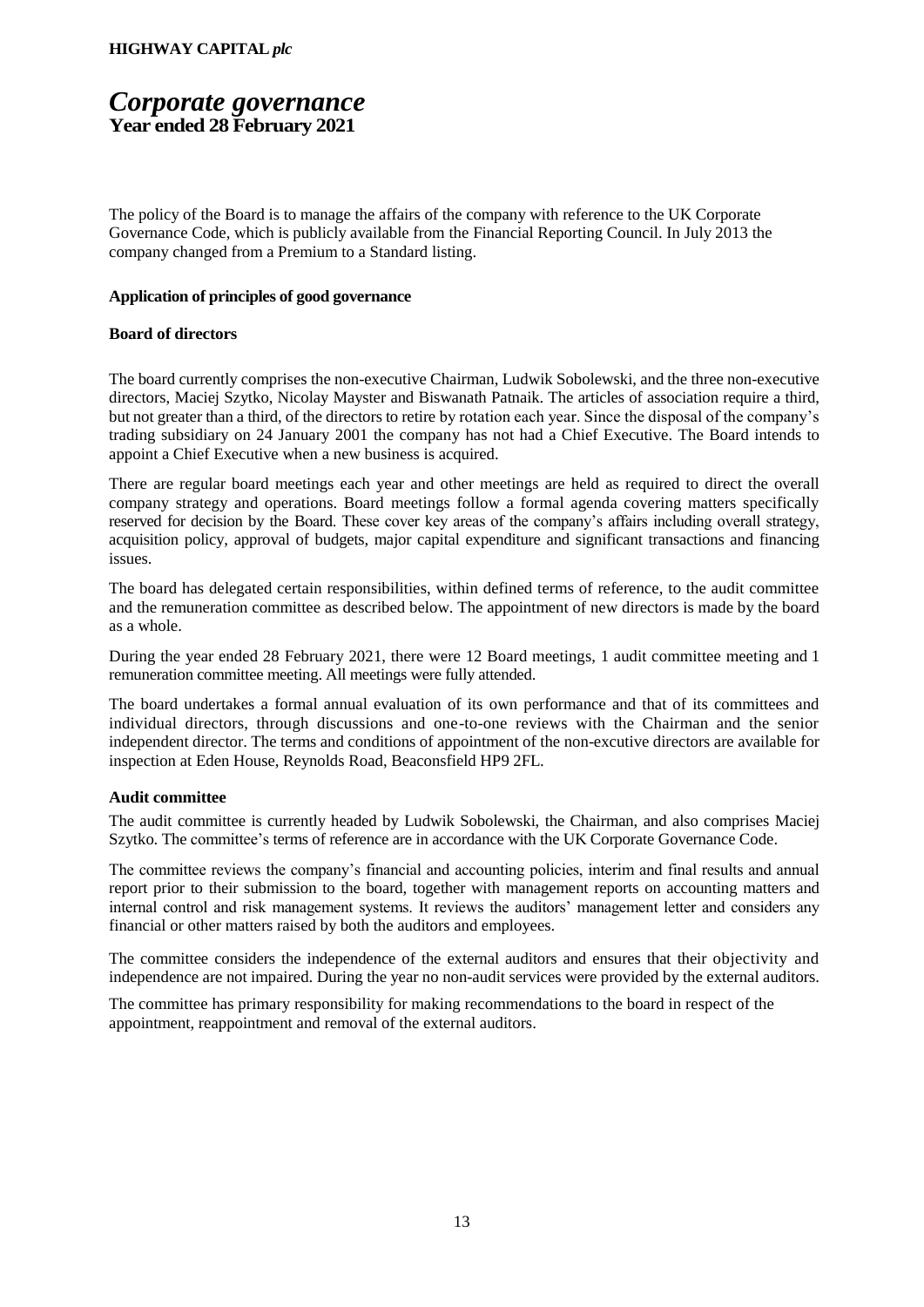### *Corporate governance continued* **Year ended 28 February 2021**

#### **Remuneration committee**

The remuneration committee is currently headed by Ludwik Sobolewski, the Chairman, and also comprises Maciej Szytko.

The committee's primary function is to review the performance of directors and senior employees and to set their remuneration and other terms of employment. It is also responsible for administering any share option and bonus schemes.

#### **Relations with shareholders**

The company encourages two-way communication with both its institutional and private investors and responds promptly to all queries received. An understanding of the views of the major shareholders of the company has been developed, including through meeting at the AGM.

#### **Internal controls**

The directors are responsible for internal control in the company and for reviewing its effectiveness. Procedures have been designed for safeguarding assets against unauthorised use or disposition; for maintaining proper accounting records; and for the reliability of financial information used within the business or for publication. Such procedures are designed to manage rather than eliminate the risk of failure to achieve business objectives and can only provide reasonable and not absolute assurance against material error, losses or fraud. In addition, there is an ongoing process in place for identifying, evaluating and managing the significant risks faced by the company.

The key procedures that the directors have established are designed to provide effective internal control within the company and are regularly reviewed by the board. This is in accordance with The Turnbull Guidance provided by the Institute of Chartered Accountants in England and Wales. Such procedures have been in place throughout the period under review and up to the date of approval of the annual report and accounts.

Due to the size of the company, all key decisions are made by the board and the assessment and management of risk is an integral part of the board's decision-making process.

The company's organisational structure has clear lines of responsibility and the board continues to review systems to monitor and investigate the major business risks facing the company.

The board has established control procedures for all key financial areas of the business, which enable the board to maintain full and effective control. These controls include defined procedures for seeking and obtaining approval for major transactions and controls relating to the security of assets. The company operates a comprehensive budgeting and financial reporting system.

The directors have reviewed the effectiveness of the company's systems of internal control as they operated during the period under review and consider that there have been no material losses, contingencies or uncertainties caused by weaknesses in internal controls. The directors do not consider that an internal audit function is presently necessary as the company is a "cash shell".

#### **Going concern**

The company is essentially a "cash shell". It did receive £164,500 of management fees in the year, however, apart from some interest receivable, currently has no regular income stream. The company is therefore dependent on its cash reserves and the injection of new funding, to fund ongoing costs. During the year ending 28 February 2021, the Company received net new loan funding of £180,000 to enable it to pursue its investment strategy and for working capital purposes.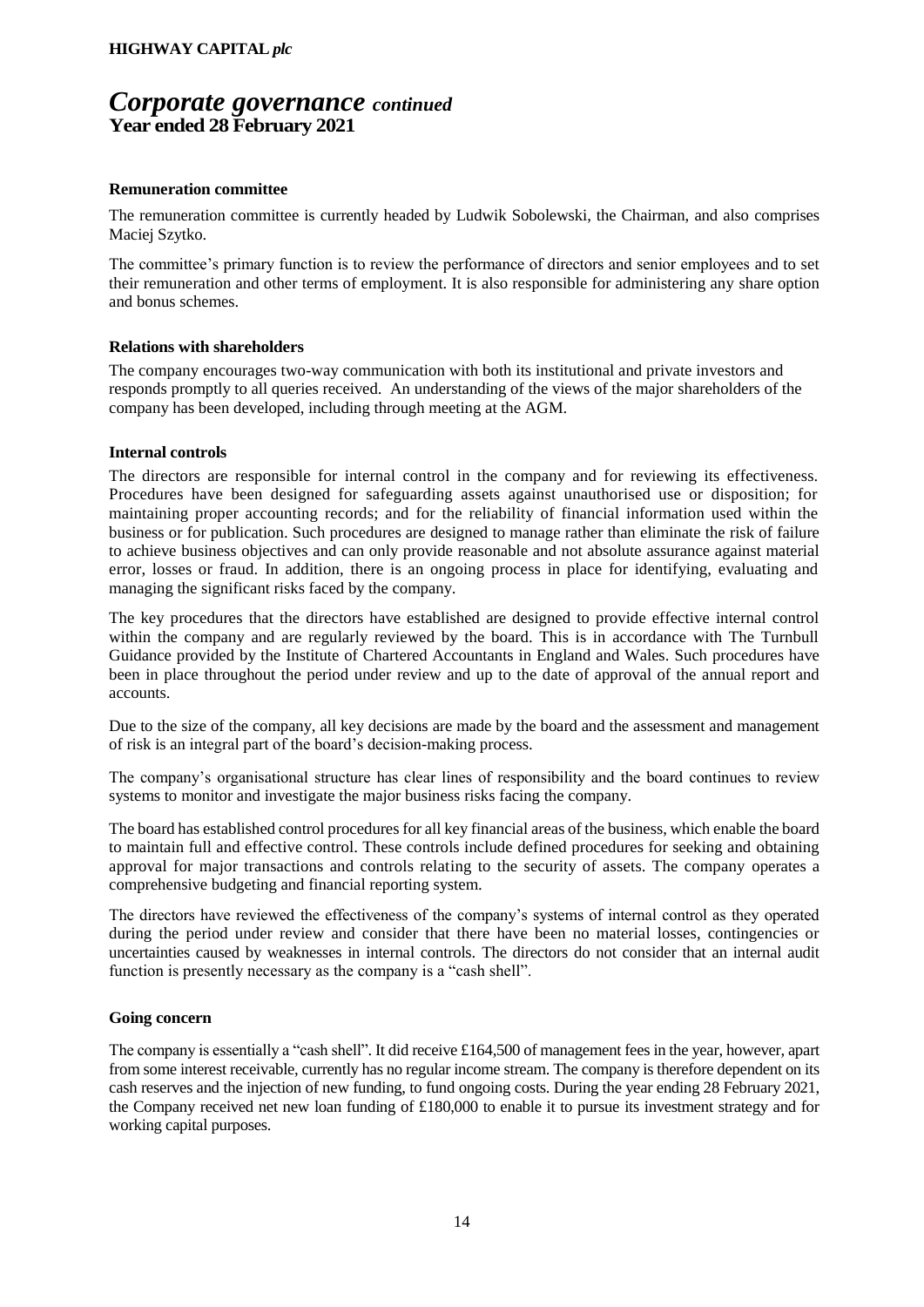### *Corporate governance continued* **Year ended 28 February 2021**

#### **Going concern – continued**

After reviewing the company's budget for 2021/2022 and its medium term plans, the directors have a reasonable expectation that, given the opportunities for additional funding as needed, the company will have adequate resources to continue in operational existence for the foreseeable future. The directors continue to adopt the going concern basis in preparing the annual report and accounts. The financialstatements do not include any adjustments that would result from the going concern basis being inappropriate.

If the company were unable to trade, adjustments would have to be made to reduce the value of the assets to their recoverable amounts, to provide for further liabilities that might arise and to reclassify fixed assets as current assets where applicable.

The directors are satisfied that the company will be able to meet its obligations as they fall due for at least 12 months from the date of approval of the company's 28 February 2021 balance sheet. As a result, the directors consider it appropriate to prepare the financial statements on a going concern basis.

#### **Statement of compliance**

In the opinion of the directors, the company has complied throughout the year ended 28 February 2021 with all provisions relevant to a company of its size set out in the UK Corporate Governance Code, except for the items outlined below.

Code provision A.2.1 – Since the disposal of the company's trading subsidiary on 24 January 2001 the company has not had a Chief Executive. The board intends to appoint a Chief Executive when a new business is acquired.

Code provision  $B.2.1 - A$  nomination committee has not been set up, as the directors consider that it is not appropriate while the company is a "cash shell" without any employees. The board intends to set up a nomination committee when a new business is acquired.

Code provision C.3.1 – Since the appointment of Ludwik Sobolewski as non-executive Chairman on 22 January 2016, the company has had one rather than at least two independent non-executive directors on the audit committee.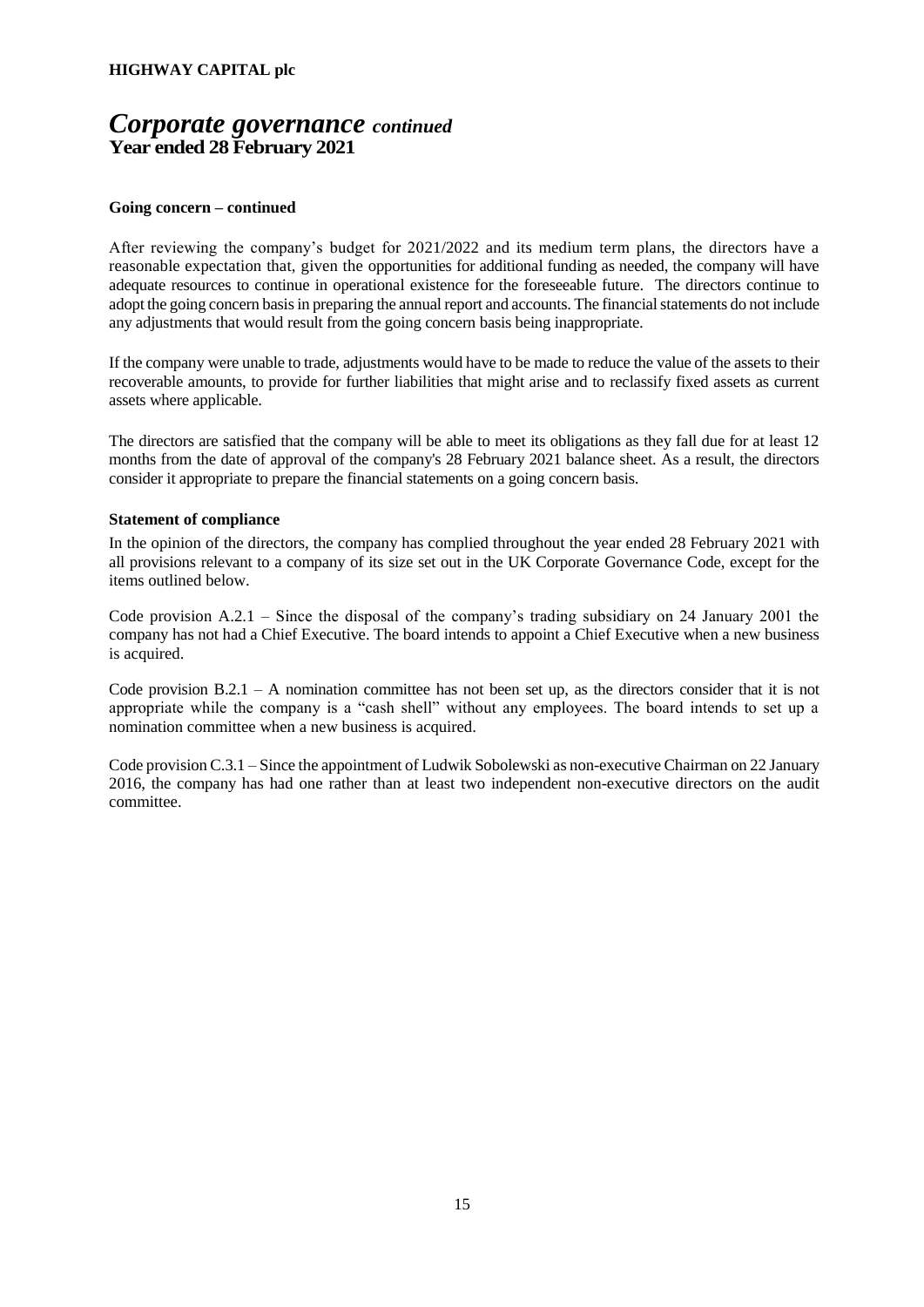## *Independent Auditors' Report to the members of Highway Capital plc* **Year ended 28 February 2021**

#### **Opinion**

We have audited the financial statements of Highway Capital Plc (the 'Company') for the year ended 29 February 2021 which comprise the statement of comprehensive income, statement of financial position, statement of changes in equity, statement of cash flows and the related notes, including a summary of significant accounting policies. The financial reporting framework that has been applied in their preparation is applicable law and United Kingdom Accounting Standards, including FRS 102 The Financial Reporting Standard applicable in the UK and Republic of Ireland (United Kingdom Generally Accepted Accounting Practice).

In our opinion the financial statements:

- give a true and fair view of the state of the Company's affairs as at 28 February 2021 and of its loss for the  $\Box$ year then ended;
- have been properly prepared in accordance with United Kingdom Generally Accepted Accounting Practice;  $\Box$ and
- have been prepared in accordance with the requirements of the Companies Act 2006.  $\Box$

#### **Basis for opinion**

We conducted our audit in accordance with International Standards on Auditing (UK) (ISAs (UK)) and applicable law. Our responsibilities under those standards are further described in the auditor's responsibilities for the audit of the financial statements section of our report. We are independent of the Company in accordance with the ethical requirements that are relevant to our audit of the financial statements in the UK, including the FRC's Ethical Standard, and we have fulfilled our other ethical responsibilities in accordance with these requirements. We believe that the audit evidence we have obtained is sufficient and appropriate to provide a basis for our opinion.

#### **Conclusions relating to going concern**

We draw attention to note 1 in the financial statements, which indicates that the Company incurred a net loss of £134,781 and had net liabilities of £1,125,909. As stated in note 1, these events or conditions, along with the other matters as set forth in note 1, indicate that a material uncertainty exists that may cast significant doubt on the Company's ability to continue as a going concern. Our opinion is not modified in respect of this matter.

Our responsibilities and the responsibilities of the directors with respect to going concern are described in the relevant sections of this report.

#### **Other information**

The other information comprises the information included in the annual report other than the financial statements and our auditor's report thereon. The directors are responsible for the other information contained within the annual report. Our opinion on the financial statements does not cover the other information and, except to the extent otherwise explicitly stated in our report, we do not express any form of assurance conclusion thereon. Our responsibility is to read the other information and, in doing so, consider whether the other information is materially inconsistent with the financial statements or our knowledge obtained in the course of the audit, or otherwise appears to be materially misstated. If we identify such material inconsistencies or apparent material misstatements, we are required to determine whether this gives rise to a material misstatement in the financial statements themselves. If, based on the work we have performed, we conclude that there is a material misstatement of this other information, we are required to report that fact.

We have nothing to report in this regard.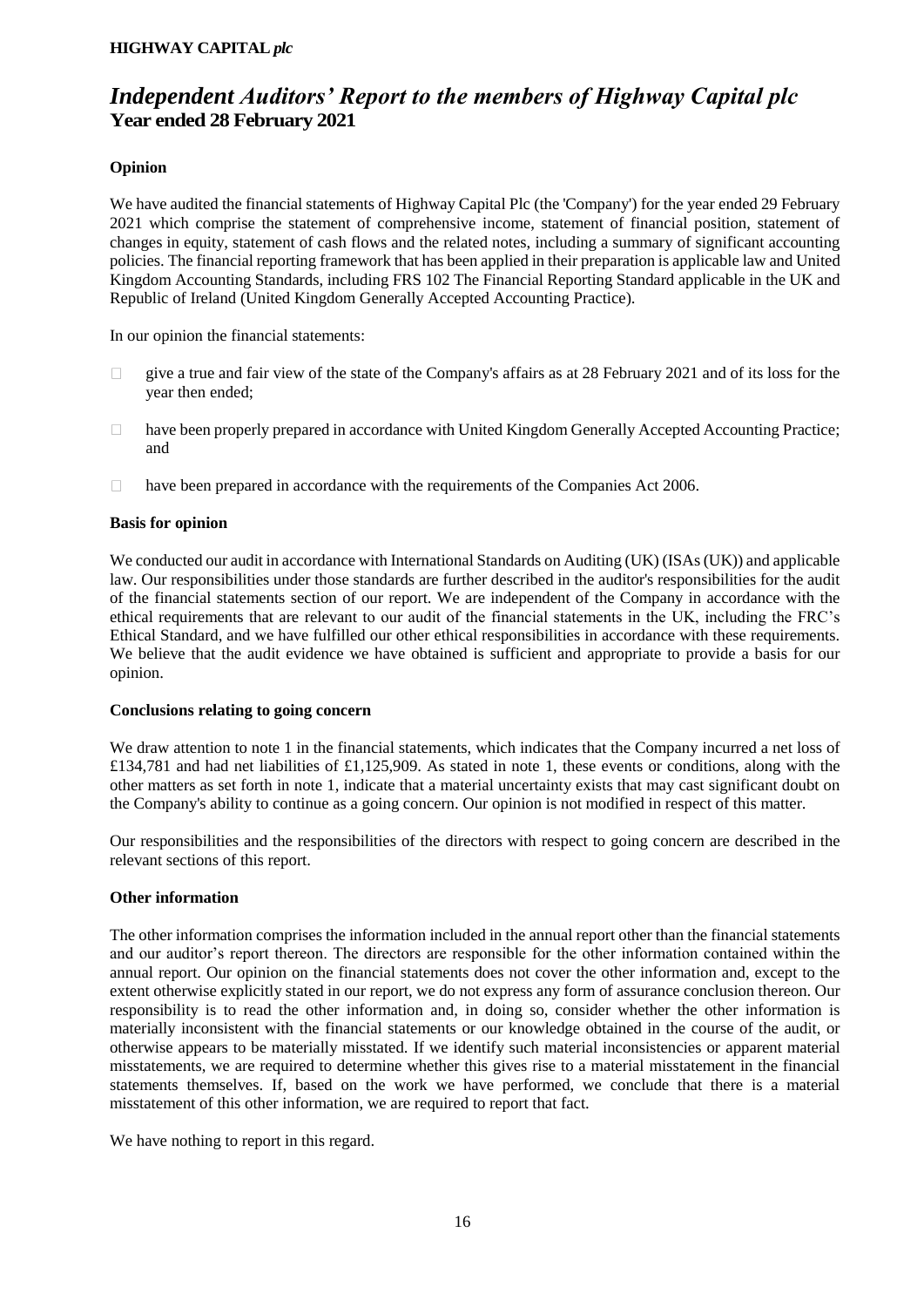## *Independent Auditors' Report continued* **Year ended 28 February 2021**

#### **Our assessment of risks of material misstatement**

The assessed risks of material misstatement described below are those that had the greatest effect on our audit strategy, the allocation of resources in the audit and directing the efforts of the engagement team.

| <b>Risk</b>                                                                                                                                                 | How the scope of our audit responded to the risk                                                                                                                                                                                                                                                                                                                   |
|-------------------------------------------------------------------------------------------------------------------------------------------------------------|--------------------------------------------------------------------------------------------------------------------------------------------------------------------------------------------------------------------------------------------------------------------------------------------------------------------------------------------------------------------|
| Management override of controls<br>Journals can be posted that significantly alter<br>the Financial Statements of the entity.                               | We examined journals posted around the year end,<br>specifically focusing on areas which are more easily<br>manipulated such as accruals, prepayments and the bank<br>reconciliation.                                                                                                                                                                              |
| Going Concern<br>There is a risk that the entity may not be a<br>going concern due to net liabilities and lack of<br>revenue and ongoing COVID-19 pandemic. | We made enquiries with the Directors regarding how the<br>Company will continue to fund expenditure over the<br>coming year. Attention was focused on the additional<br>loans to be provided by shareholders and potential third<br>parties as required to ensure the entity meets its liabilities<br>as they fall due for at least 12 months from audit sign off. |
| <b>Bank</b> letter<br>The bank letter was not received at the date of<br>the audit, giving rise to the potential for<br>undisclosed liabilities.            | We examined bank statements and other supporting<br>records to ensure that balances agreed, and to look for<br>evidence of any undisclosed financial liabilities.                                                                                                                                                                                                  |
| Company status and listing rules<br>Risk of non-compliance with listed company<br>status.                                                                   | We held discussions with management together with<br>review of correspondence with the bank and LSE<br>documentation indicated no signs of non-compliance.                                                                                                                                                                                                         |
| Convertible loans<br>Risk that convertible loans had not been<br>calculated correctly.                                                                      | The assumptions used around company cost of capital for<br>the purposes of the calculation were reviewed with<br>comparisons to similar loans with third parties. The<br>calculations were reviewed.                                                                                                                                                               |
| <b>Accounting Estimates</b><br>Potential risk of inappropriate accounting<br>estimates around accruals giving rise to<br>misstatement in the accounts.      | Accruals were agreed to expected costs and supporting<br>documentation, and other areas were examined to identify<br>any potential accounting estimates.                                                                                                                                                                                                           |
| Creditors<br>Risk that creditors have been understated as no<br>audit accrual or audit fee can be seen at the<br>planning stage                             | Substantive testing undertaken within unreconciled<br>liabilities and accruals in which a review of post year end<br>payments, statements and invoices were obtained and<br>examined to ensure creditors at the reporting date had not<br>been understated.                                                                                                        |

Our audit procedures relating to these matters were designed in the context of our audit of the Financial Statements as a whole, and not to express an opinion on individual accounts or disclosures. Our opinion on the Financial Statements is not modified with respect to any of the risks described above, and we do not express an opinion on these individual matters.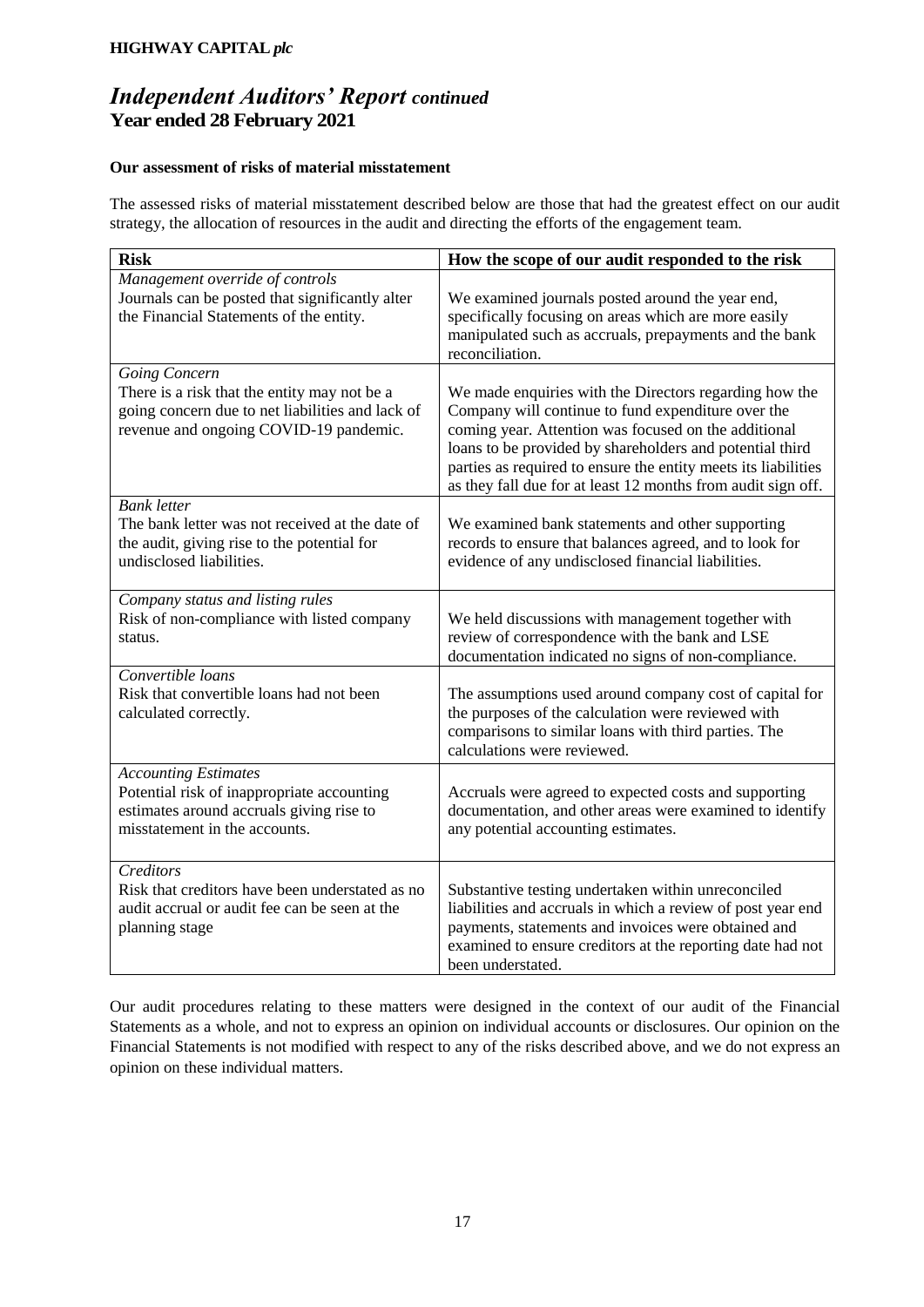### *Independent Auditors' Report continued* **Year ended 28 February 2021**

#### **Our application of materiality**

We define materiality as the magnitude of misstatement in the Financial Statements that makes it probable that the economic decisions of a reasonably knowledgeable person would be changed or influenced. We use materiality both in planning and in the scope of our audit work and in evaluating the results of our work.

We determined materiality for the Company to be £14,315, which is less than 11% of results before tax and less than 2% of net liabilities. We agreed with the Audit Committee that we would report to them all audit differences in excess of 10% of materiality, as well as differences below that which would, in our view, warrant reporting on a qualitative basis. We also report to the Audit Committee on disclosure matters that we identified when assessing the overall presentation of the Financial Statements.

#### **Opinions on other matters prescribed by the Companies Act 2006**

In our opinion, based on the work undertaken in the course of the audit:

- the information given in the strategic report and the directors' report for the financial period for which the  $\Box$ financial statements are prepared is consistent with the financial statements; and
- $\Box$ the strategic report and the directors' report have been prepared in accordance with applicable legal requirements.

#### **Matters on which we are required to report by exception**

In the light of the knowledge and understanding of the company and its environment obtained in the course of the audit, we have not identified material misstatements in the strategic report or the directors' report.

We have nothing to report in respect of the following matters in relation to which the Companies Act 2006 requires us to report to you if, in our opinion:

- $\Box$ adequate accounting records have not been kept, or returns adequate for our audit have not been received from branches not visited by us; or
- $\Box$ the financial statements are not in agreement with the accounting records and returns; or
- $\Box$ certain disclosures of directors' remuneration specified by law are not made; or
- we have not received all the information and explanations we require for our audit.  $\Box$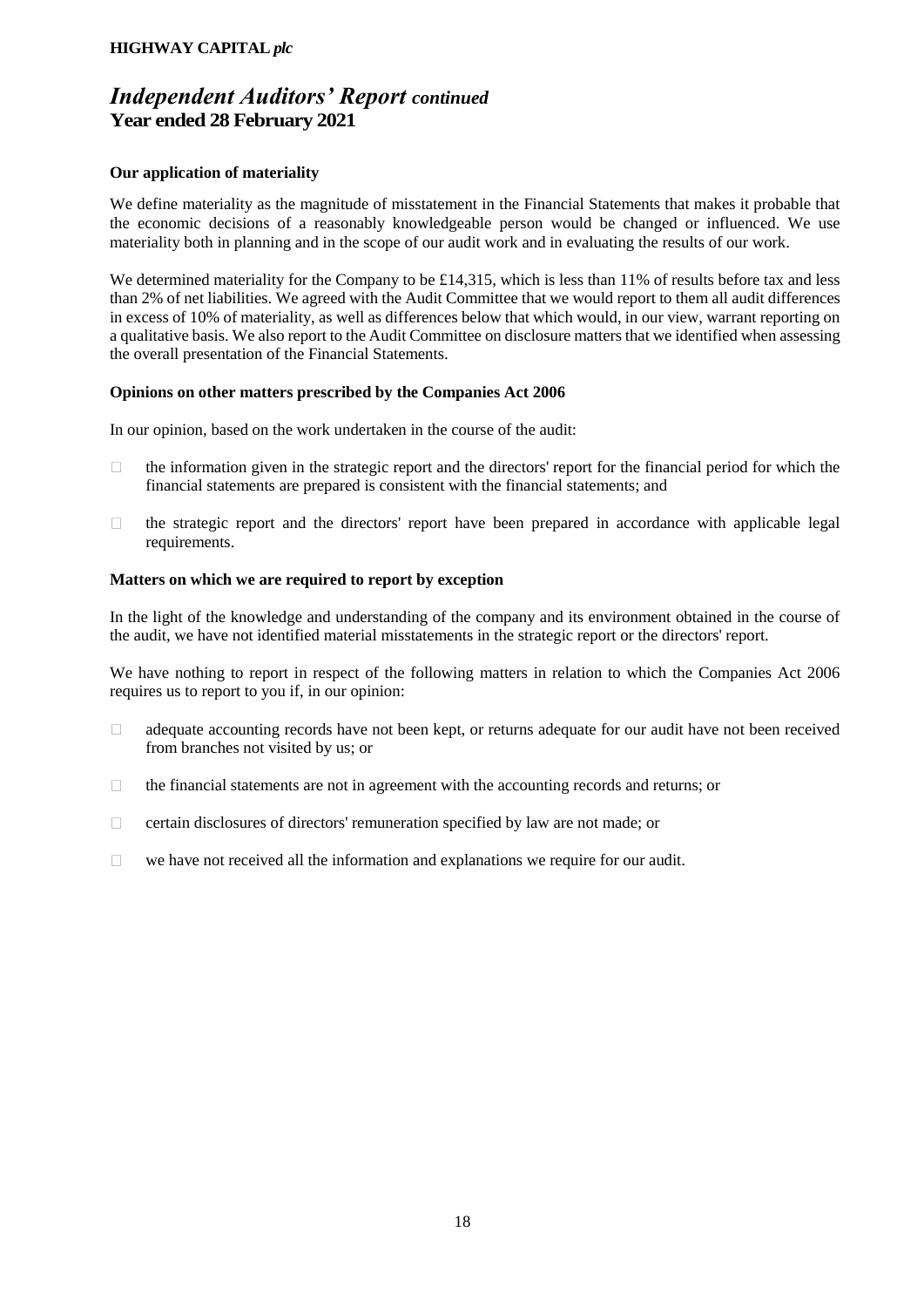## *Independent Auditors' Report continued* **Year ended 28 February 2021**

#### **Responsibilities of directors**

As explained more fully in the directors' responsibilities statement set out on page 10, the directors are responsible for the preparation of the financial statements and for being satisfied that they give a true and fair view, and for such internal control as the directors determine is necessary to enable the preparation of financial statements that are free from material misstatement, whether due to fraud or error. In preparing the financial statements, the directors are responsible for assessing the company's ability to continue as a going concern, disclosing, as applicable, matters related to going concern and using the going concern basis of accounting unless the directors either intend to liquidate the company or to cease operations, or have no realistic alternative but to do so.

#### **Auditor's responsibilities for the audit of the financial statements**

Our objectives are to obtain reasonable assurance about whether the financial statements as a whole are free from material misstatement, whether due to fraud or error, and to issue an auditor's report that includes our opinion. Reasonable assurance is a high level of assurance, but is not a guarantee that an audit conducted in accordance with ISAs (UK) will always detect a material misstatement when it exists. Misstatements can arise from fraud or error and are considered material if, individually or in the aggregate, they could reasonably be expected to influence the economic decisions of users taken on the basis of these financial statements.

Irregularities, including fraud, are instances of non-compliance with laws and regulations. We design procedures in line with our responsibilities, outlined above, to detect material misstatements in respect of irregularities, including fraud. The extent to which our procedures are capable of detecting irregularities, including fraud is detailed below:

- We obtained an understanding of the legal and regulatory frameworks that are applicable to the Company and determined the most significant are those that relate to the reporting framework ((FRS 102 The Financial Reporting Standard applicable in the UK and Republic of Ireland (United Kingdom Generally Accepted Accounting Practice), the Companies Act 2006)) and the relevant tax compliance regulations in which the Company operates.
- We understood how the Company is complying with those frameworks by making enquiries on the management and those responsible for legal and compliance procedures. We corroborated our enquiries through our review of board minutes and any correspondence received from regulatory bodies.
- We assessed the susceptibility of the Company's financial statements to material misstatement, including how fraud might occur by enquiring with management during the planning, fieldwork and completion phase of our audit. We considered the controls that the Company has established to address risks identified, or that otherwise prevent, deter and detect fraud and how management monitors those controls. Where the risk was considered to be higher, we performed audit procedures to address each identified fraud risk including revenue recognition. These procedures included testing manual journals and were designed to provide reasonable assurance that the financial statements were free from fraud or error.
- Based on this understanding we designed our audit procedures to identify non-compliance with such laws and regulations. Our procedures involved journal entry testing, with a focus on manual journals and journals indicating large or unusual transactions based on our understanding of the business; enquiries of the management and focus testing.

A further description of our responsibilities is available on the Financial Reporting Council's website at: www.frc.org.uk/auditorsresponsibilities. This description forms part of our auditor's report.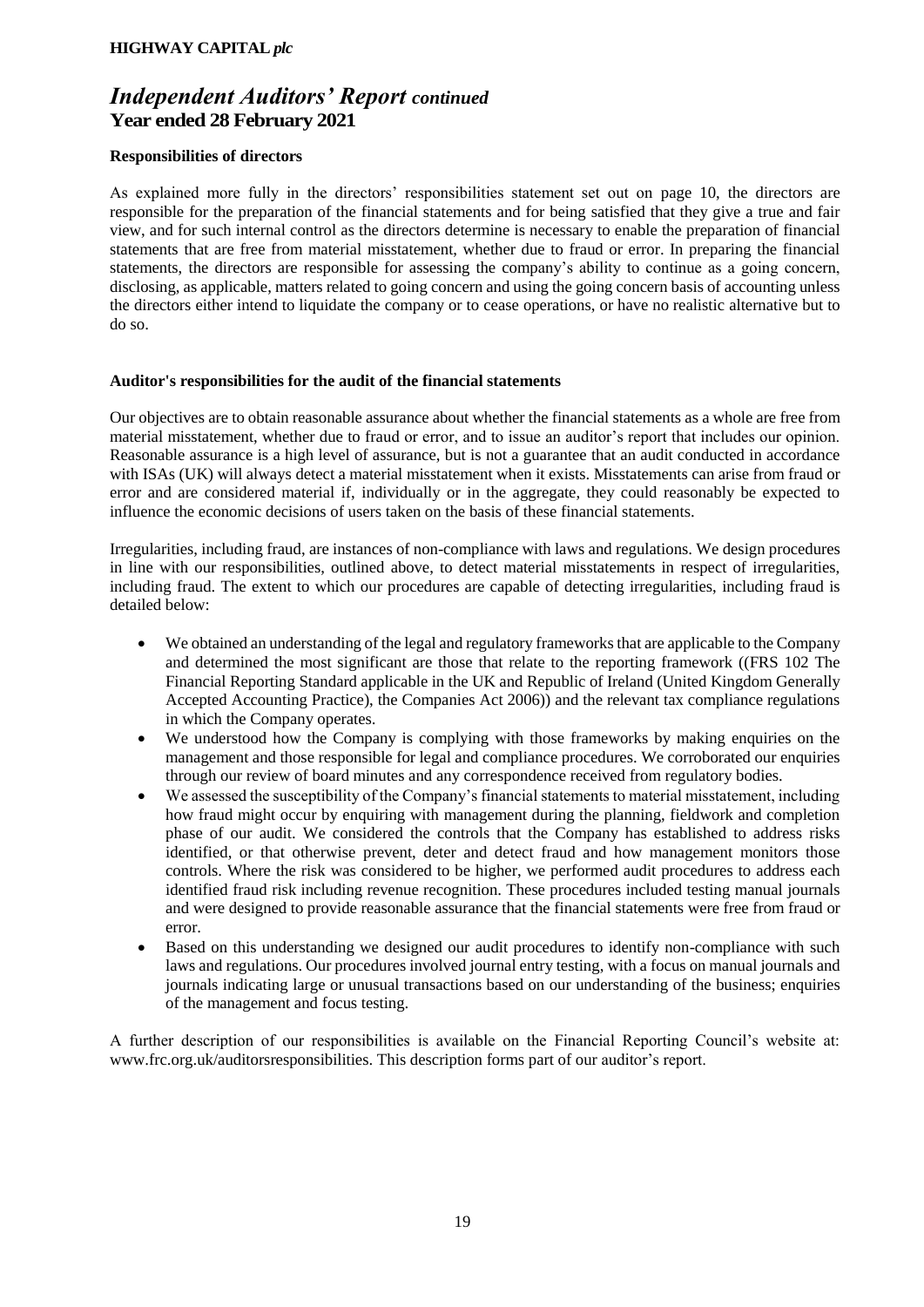## *Independent Auditors' Report continued* **Year ended 28 February 2021**

#### **Use of our report**

This report is made solely to the Company's members, as a body, in accordance with chapter 3 of part 16 of the Companies Act 2006. Our audit work has been undertaken so that we might state to the Company's members those matters we are required to state to them in an auditor's report and for no other purpose. To the fullest extent permitted by law, we do not accept or assume responsibility to anyone other than the Company and the Company's members as a body, for our audit work, for this report, or for the opinions we have formed.

**Shane Moloney** (Senior Statutory Auditor)

For and on behalf of Shipleys LLP Chartered Accountants & Statutory Auditor 10 Orange Street, Haymarket London WC2H 7DQ

30 June 2021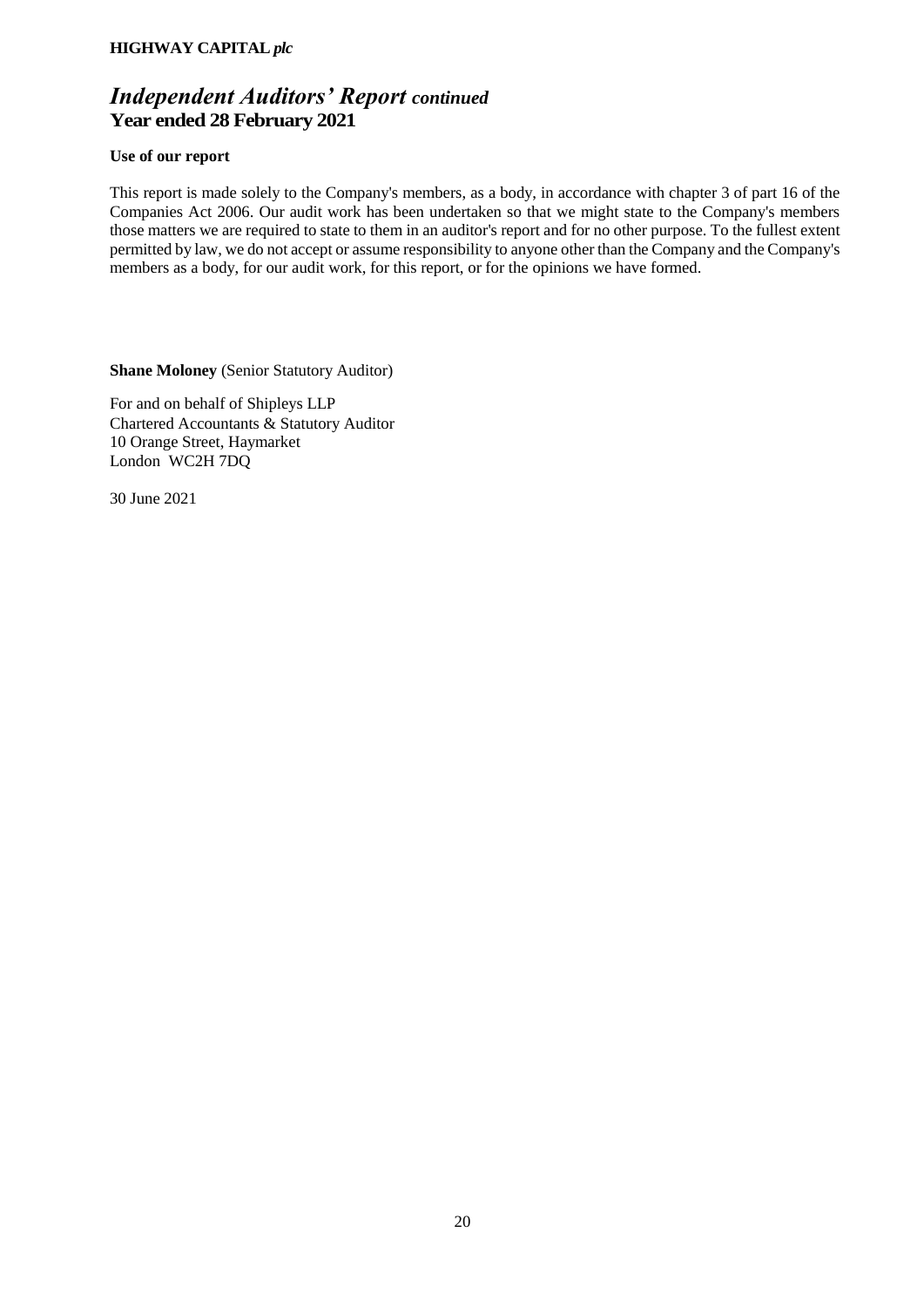## *Statement of comprehensive income* **Year ended 28 February 2021**

|                                                              | <b>Notes</b>   | 2021<br>£ | 2020<br>£  |
|--------------------------------------------------------------|----------------|-----------|------------|
| <b>Management</b> fees                                       | $\overline{2}$ | 164,500   |            |
| Other income                                                 |                |           |            |
| Administrative expenses                                      |                | (299,290) | (292, 425) |
| <b>Operating loss</b>                                        |                | (134,790) | (292, 245) |
| Interest receivable                                          |                | 9         | 44         |
| Amounts written back/(off) loans receivable                  |                |           |            |
| Amounts written back/(off) equity investments                |                |           |            |
| Loss for the financial period and total comprehensive income |                | (134,781) | (292, 381) |
| <b>Basic loss per share</b>                                  | 8              | (1.17)p   | (2.54)p    |
| <b>Diluted loss per share</b>                                | 8              | (1.17)p   | (2.54)p    |
| Basic loss per share from continuing operations              | 8              | (1.17)p   | (2.54)p    |
| Diluted loss per share from continuing operations            | 8              | (1.17)p   | (2.54)p    |

#### **Continuing operations**

There are no acquired or discontinued operations in the above two financial periods.

#### **Statement of comprehensive income**

The company has no items of other comprehensive income other than the profit or loss for the above two financial periods.

The notes on pages 25 to 31 form part of the Financial Statements.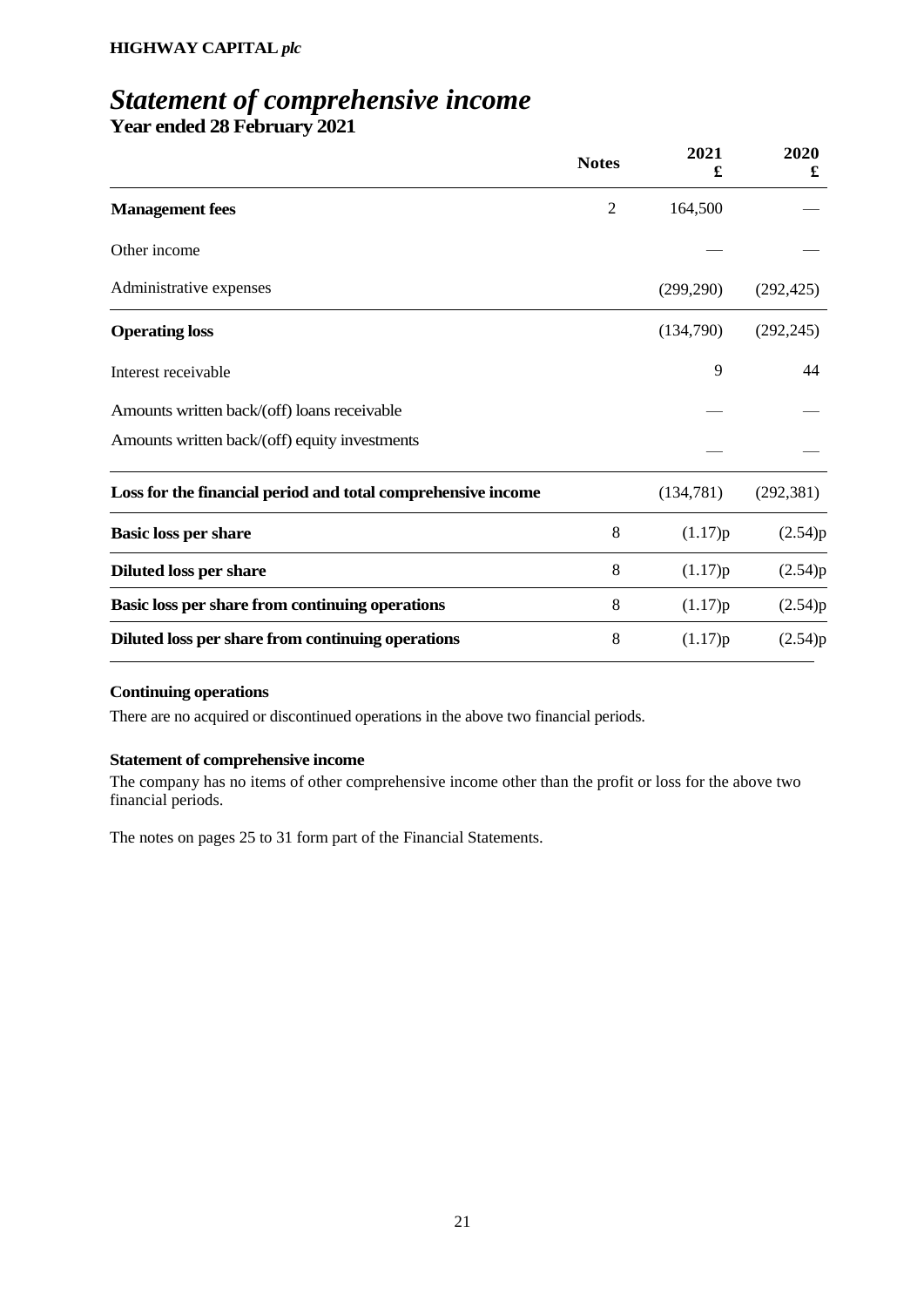# *Statement of financial position*

**As at 28 February 2021**

|                                                 | <b>Notes</b> | 2021<br>£    | 2020<br>£   |
|-------------------------------------------------|--------------|--------------|-------------|
| <b>Current assets</b>                           |              |              |             |
| Debtors                                         | 10           | 17,231       | 6,566       |
| Cash at bank and in hand                        |              | 41,170       | 3           |
|                                                 |              | 58,401       | 6,569       |
| Creditors: amounts falling due within one year  | 11           | (718, 372)   | (782, 716)  |
| <b>Net current liabilities</b>                  |              | (659, 971)   | (776, 147)  |
| <b>Total assets less current liabilities</b>    |              | (659, 971)   | (776, 147)  |
| Creditors: amounts due after more than one year | 12           | (465,938)    | (214,981)   |
| <b>Net liabilities</b>                          |              | £(1,125,909) | £(991, 128) |
| <b>Capital and reserves</b>                     |              |              |             |
| Share capital                                   | 14           | 229,804      | 229,804     |
| Share premium account                           | 17           | 474,971      | 474,971     |
| Profit and loss account                         | 17           | (1,830,684)  | (1,695,903) |
| Total equity shareholders' deficit              |              | £(1,125,909) | £(991, 128) |

Approved by the board on 30 June 2021

**Ludwik Sobolewski** Chairman

### **Company registration no. 02991159**

The notes on pages 25 to 31 form part of these Financial Statements.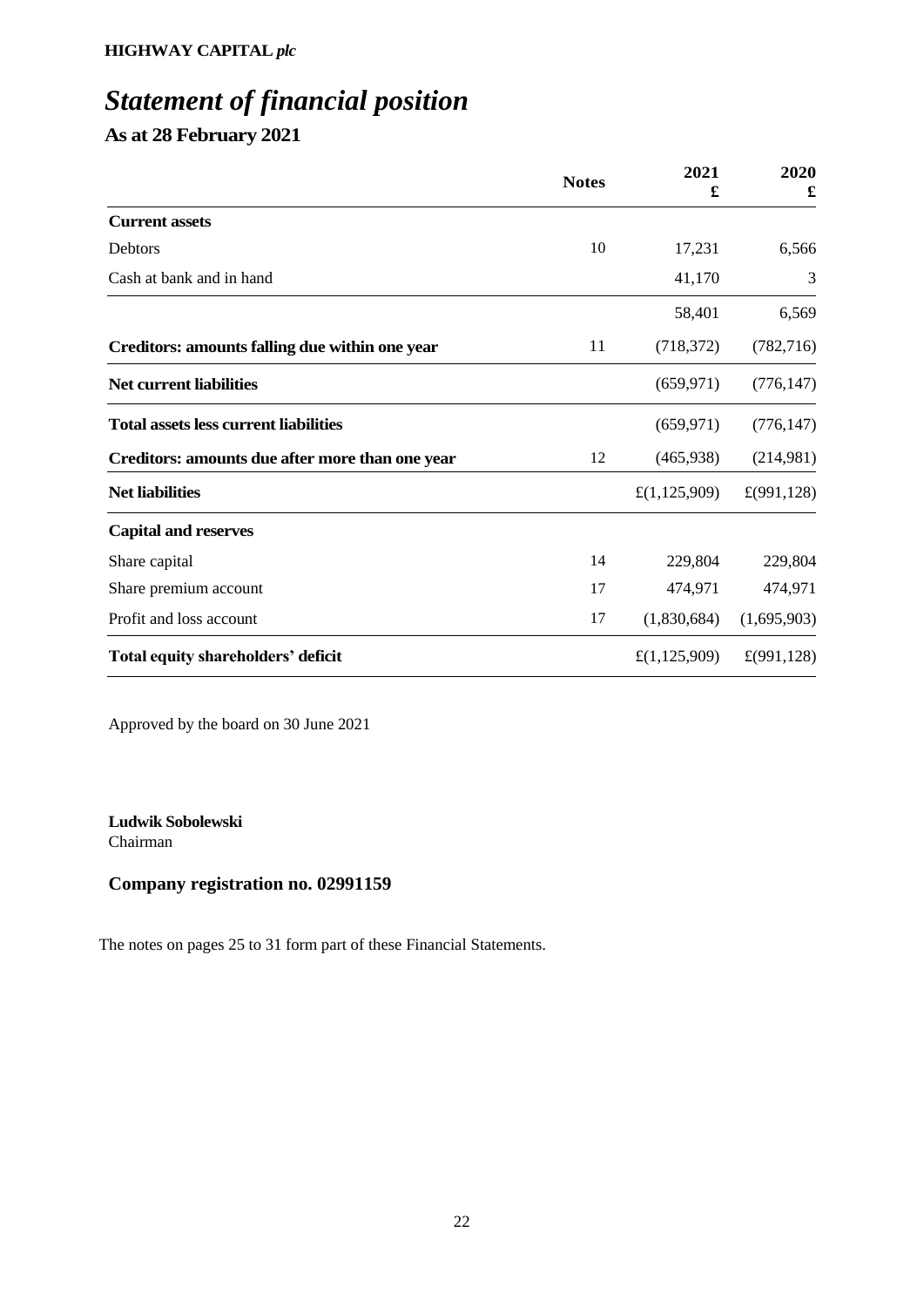## *Statement of changes in equity* **Year ended 28 February 2021**

|                                                     | Share<br>capital | <b>Share</b><br>Premiu<br>m<br>account | Profit<br>and loss<br>account | <b>Total</b>    |
|-----------------------------------------------------|------------------|----------------------------------------|-------------------------------|-----------------|
| <b>Balance at 1 March 2019</b>                      | 191,804          | 430,471                                | (1,403,522)                   | (781, 247)      |
| Period ended 29 February 2020:                      |                  |                                        |                               |                 |
| Loss and total comprehensive income for the<br>year |                  |                                        | (292, 381)                    | (292, 381)      |
| Issue of new equity (net of costs)                  | 38,000           | 44,500                                 |                               | 82,500          |
| <b>Balance at 29 February 2020</b>                  | 229,804          | 474.971                                | (1,695,903)                   | (991, 128)      |
| Period ended 2 February 2021:                       |                  |                                        |                               |                 |
| Loss and total comprehensive income for the<br>year |                  |                                        | (134, 781)                    | (134, 781)      |
| Issue of new equity (net of costs)                  |                  |                                        |                               |                 |
| <b>Balance at 28 February 2021</b>                  | £229,804         | £474,971                               | £ $(1,830,684)$               | £ $(1,125,909)$ |

The notes on pages 25 to 31 form part of these Financial Statements.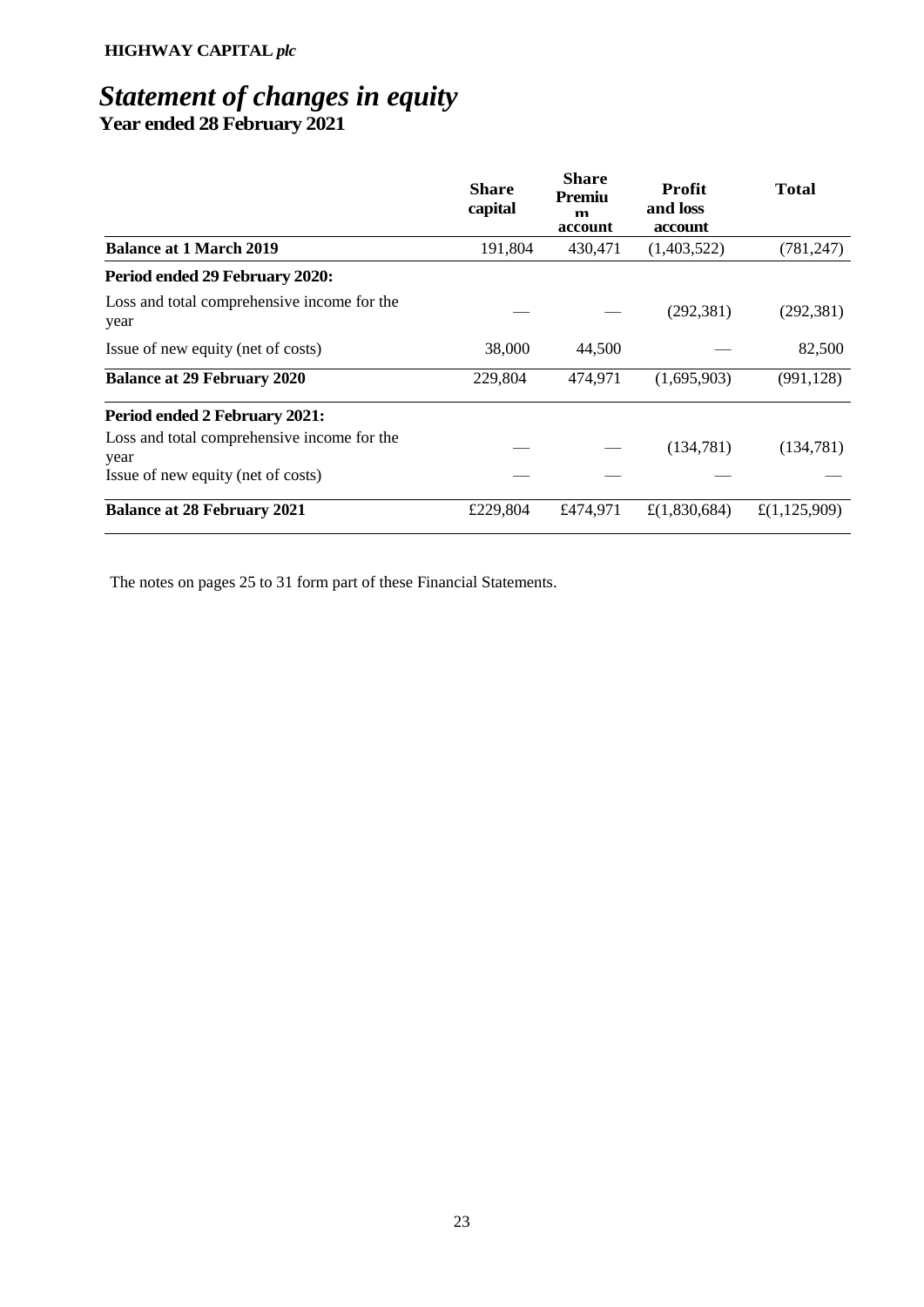## *Statement of cash flows* **Year ended 28 February 2021**

|                                                         | 2021                 | 2020               |
|---------------------------------------------------------|----------------------|--------------------|
|                                                         | $\pmb{\mathfrak{L}}$ | $\pmb{\mathbf{f}}$ |
| Cash flows from operating activities                    |                      |                    |
| Loss for the financial period                           | (134,781)            | (292, 381)         |
| Adjustments for:                                        |                      |                    |
| Interest receivable                                     | (9)                  | (44)               |
| Amounts written off/(back) investments and loan         |                      |                    |
| Changes in:                                             |                      |                    |
| Trade and other debtors                                 | (10,665)             | (57)               |
| Trade and other creditors                               | 4,099                | 7,948              |
| Cash generated from operations                          | (141, 356)           | (284, 534)         |
| Interest received                                       | 9                    | 44                 |
| Net cash from operating activities                      | (141, 347)           | (284, 490)         |
| <b>Cash flows from financing activities</b>             |                      |                    |
| Issue of new equity (net of costs)                      |                      | 82,500             |
| Proceeds from loans to company                          | 408,572              | 136,288            |
| Repayment and conversion of loans to company            | (227, 615)           | (179,800)          |
| Net cash from financing activities                      | 180,957              | 38,988             |
|                                                         |                      |                    |
| Net (decrease)/increase in cash and cash<br>equivalents | 39,610               | (245,502)          |
| Cash and cash equivalents at beginning of period        | (2,457)              | 243,045            |
| Cash and cash equivalents at end of period              | (37, 153)            | (2,457)            |
| Net cash reconciliation                                 |                      |                    |
| Cash at bank and in hand                                | 41,170               | 3                  |
| Bank loans and overdrafts (note 11)                     | (4,017)              | (2,460)            |
| Cash and cash equivalents at end of period              | 37,153               | (2,457)            |

The notes on pages 25 to 31 form part of the Financial Statements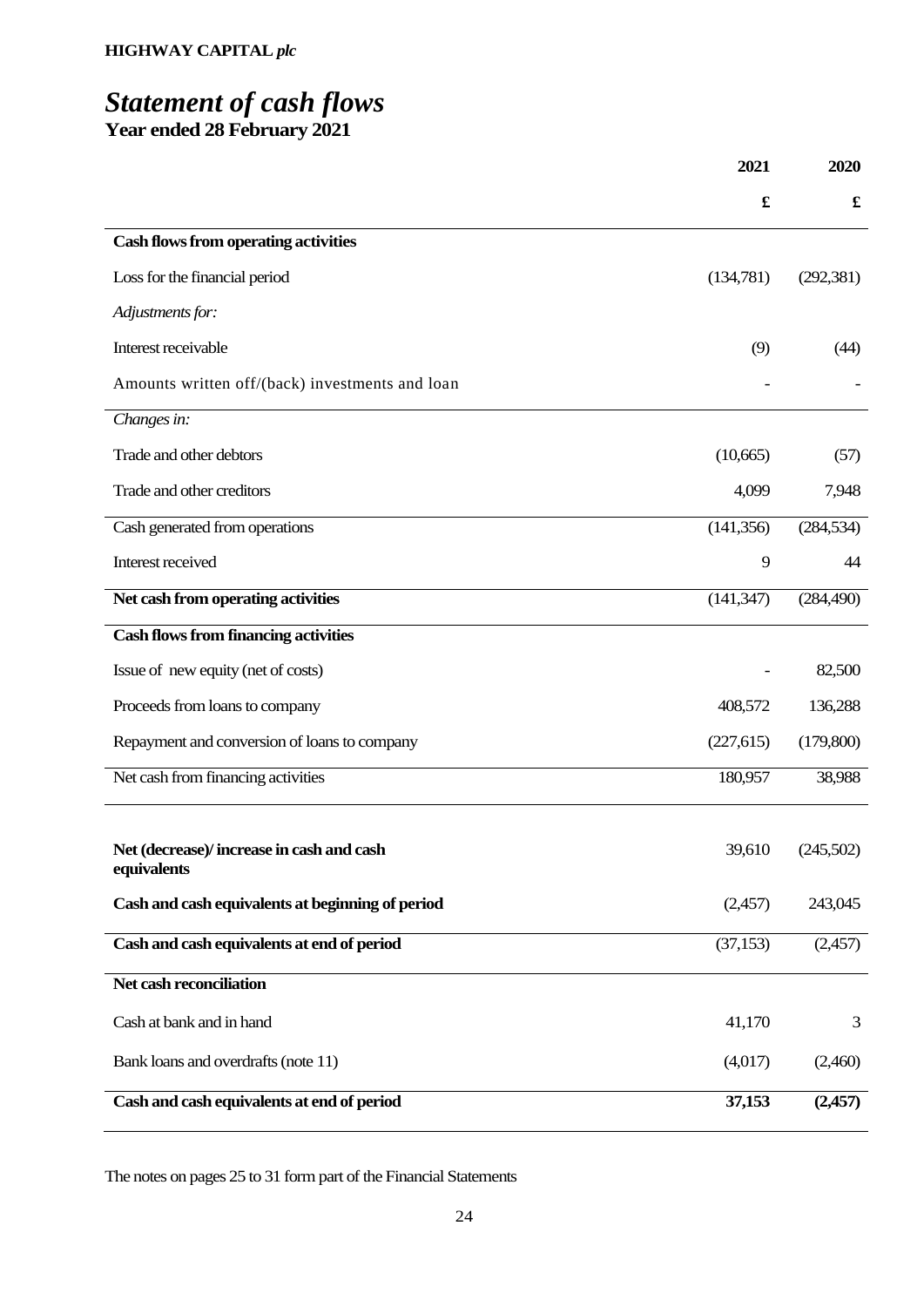## *Notes to the accounts*

### **Year ended 28 February 2021**

The company is a public limited company (limited by shares) incorporated in the United Kingdom. The registered office and principle place of business address is Eden House, Reynolds Road, Beaconsfield, Buckinghamshire, HP9 2FL. The principle activity of the company is to identify, evaluate and complete suitable acquisition opportunities.

#### **1. Accounting policies**

#### **Statement of compliance**

These financial statements have been prepared in compliance with FRS 102, "The Financial Reporting Standard applicable in the UK and the Republic of Ireland".

#### **Basis of accounting**

The accounts have been prepared under the historical cost convention and in accordance with applicable accounting standards.

Highway Capital plc does not prepare consolidated accounts and the directors have therefore continued to prepare its accounts in accordance with FRS 102 rather than international accounting standards.

The financial statements are prepared in sterling, which is the functional currency of the entity.

#### **Going concern**

The company is essentially a "cash shell". It did receive £164,500 of management fees in the year, however, apart from some interest receivable, currently has no regular income stream. The company is therefore dependent on its cash reserves and the injection of new funding, to fund ongoing costs. During the year ending 28 February 2021, the Company received net new loan funding of £180,000 to enable it to pursue its investment strategy and for working capital purposes.

After reviewing the company's budget for 2021/2022 and its medium term plans, the directors have a reasonable expectation that, given the opportunities for additional funding as needed, the company will have adequate resources to continue in operational existence for the foreseeable future. The directors continue to adopt the going concern basis in preparing the annual report and accounts. The financial statements do not include any adjustments that would result from the going concern basis being inappropriate.

If the company were unable to trade, adjustments would have to be made to reduce the value of the assets to their recoverable amounts, to provide for further liabilities that might arise and to reclassify fixed assets as current assets where applicable.

The directors are satisfied that the company will be able to meet its obligations as they fall due for at least 12 months from the date of approval of the company's 28 February 2021 balance sheet. As a result, the directors consider it appropriate to prepare the financial statements on a going concern basis.

The accounts do not include any adjustments that would result if the company were unable to continue as a going concern.

At the date of approving these financial statements the directors are not aware of any adverse impact arising from the COVID-19 pandemic due to the nature of the entity being a cash-shell.

#### **Consolidation**

At 28 February 2021, Highway Capital plc was a stand-alone company and is therefore not required to prepare consolidated accounts.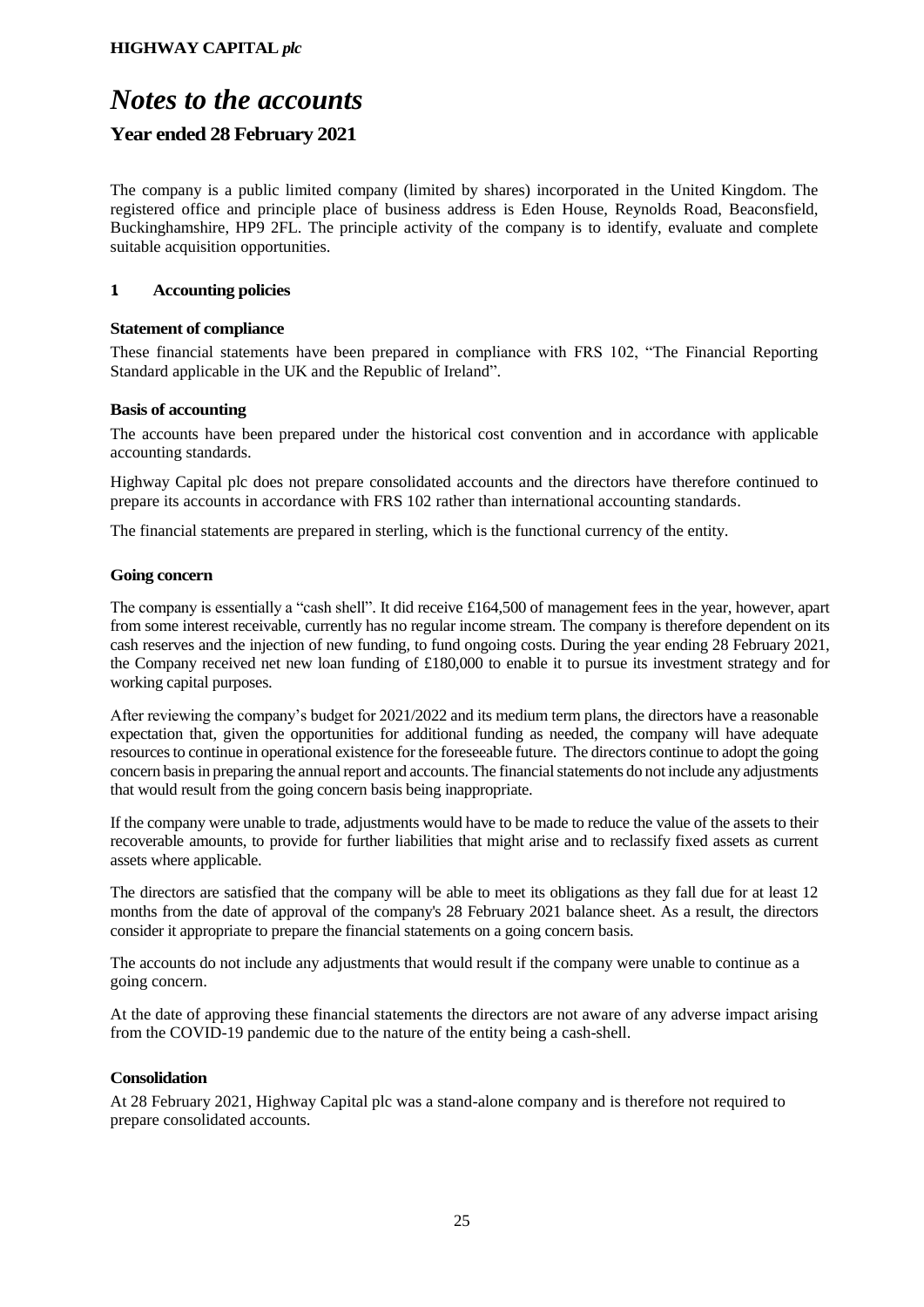## *Notes to the accounts continued*

### **Year ended 28 February 2021**

#### **Deferred taxation**

Deferred tax is provided in full at appropriate rates in respect of taxation deferred by timing differences between the treatment of certain items for taxation and accounting purposes, if those timing differences are not permanent and have originated but not reversed by the balance sheet date. The deferred tax balance has not been discounted.

#### **Foreign currencies**

Profit and loss account transactions denominated in foreign currencies are translated into sterling and recorded at the rate of exchange ruling at the date of the transaction. Monetary assets and liabilities denominated in foreign currencies are retranslated at the rate of exchange ruling at the balance sheet date. All differences are taken to the profit and loss account.

#### **Turnover**

Revenue relates to management fees receivable for services carried out in the UK, and is recognised on the delivery of services to which it relates at the fair value of the consideration received or receivable based on agreed rates net of discounts, VAT and other sales related taxes.

#### **Interest receivable**

Interest receivable is recognised as income in the period on the effective income basis.

#### **Judgements and key sources of estimation uncertainty**

In the application of the company's accounting policies, the directors are required to make judgements, estimates and assumptions about the carrying amount of assets and liabilities that are not readily apparent from other sources. The estimates and associated assumptions are based on historical experience and other factors that are considered to be relevant. Actual results may differ from these estimates. The estimates and underlying assumptions are reviewed on an ongoing basis. Revisions to accounting estimates are recognised in the period in which the estimate is revised where the revision affects only that period, or in the period of the revision and future periods where the revision affects both current and future periods.

The directors have considered the above and do not believe that there are any estimates or assumptions which have a significant effect on the amounts recognised in the financial statements that require disclosure.

#### **Financial instruments and financial liabilities**

The Company's financial instruments comprise cash, trade debtors and trade creditors that arise directly from its operations and are measured at their transaction price. The Company's policy has been, and continues to be, that no speculative trading in financial derivatives shall be undertaken.

Basic financial liabilities, including creditors, bank loans, loans from investors and convertible loan notes, are initially recognized at transaction price unless the arrangement constitutes a financing transaction, where the debt instrument is measured at the present value of the future payments discounted at a market rate of interest. Financial liabilities classified as payable within one year are not amortised.

Borrowing costs directly attributable to the acquisition, construction or production of a qualifying asset are capitalised as part of the cost of that asset. Other borrowing costs are recognised as an expense in the period in which they are incurred.

#### **2. Turnover**

Turnover relates to management fees receivable for services carried out in the UK - £164,500 (2020: £nil).

#### **3 . O p e r a tin g lo ss**

| This is stated after charging:              | 2021    | 2020    |
|---------------------------------------------|---------|---------|
| Directors' remuneration – Salaries and fees | £96.000 | £96.000 |
| Auditors' remuneration – Audit services     | £15,000 | £12.500 |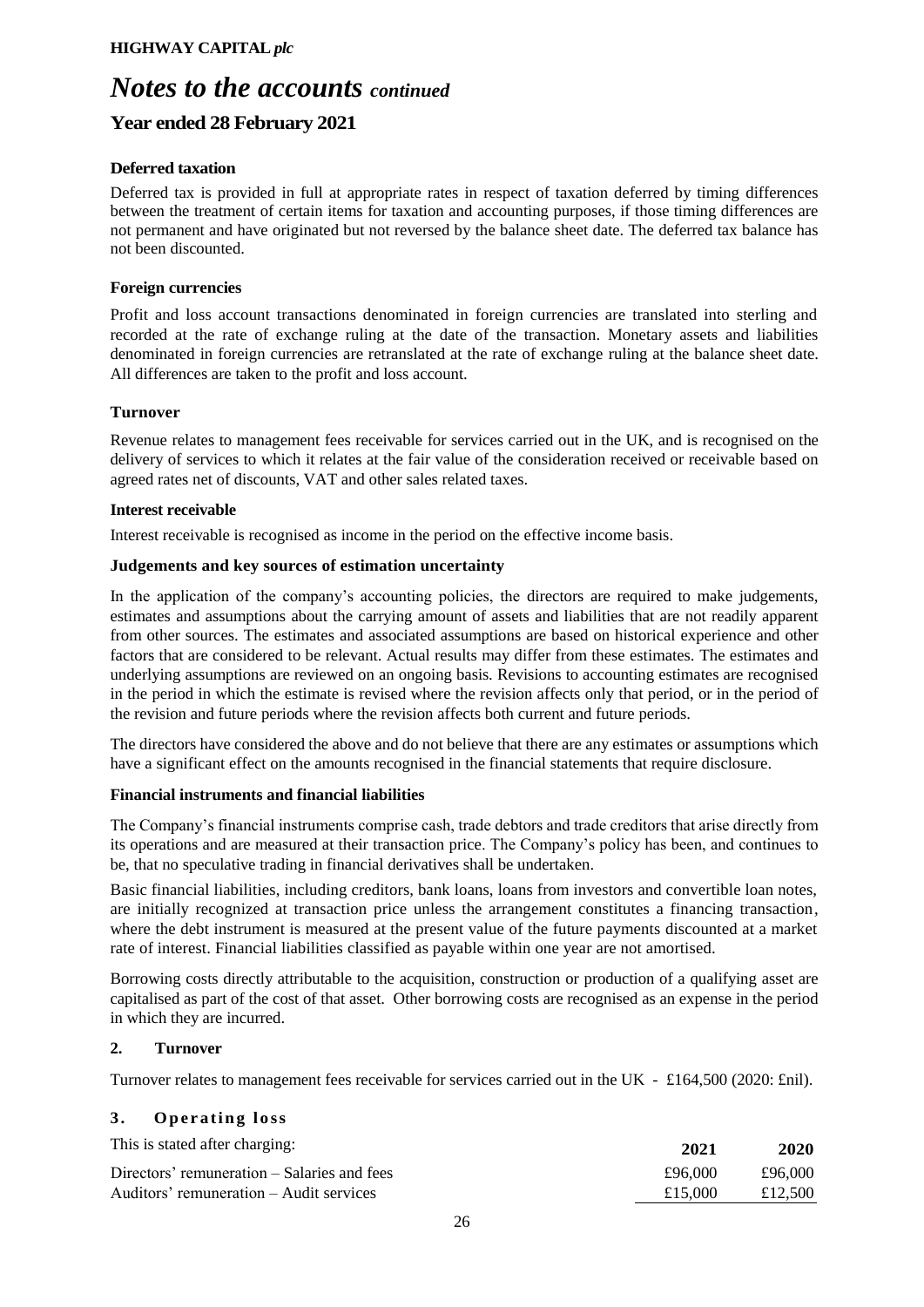## *Notes to the accounts continued*

### **Year ended 28 February 2021**

#### **4**. **Employees**

The average number of employees, including directors and key management personnel, during the year was made up as follows:

|           | 2021<br>No. | 2020<br>No.              |
|-----------|-------------|--------------------------|
| Directors |             | $\sim$<br>$\mathfrak{I}$ |
|           |             | $\bigcap$                |

Employee costs, including directors and key management personnel, during the year amounted to:

|                   | 2021    | 2020    |
|-------------------|---------|---------|
| Salaries and fees | 96,000  | 96,000  |
|                   | £96,000 | £96,000 |
|                   | 6.      | 7       |

#### **5 . Directors' remuneration**

Information relating to directors' emoluments is included in the directors' remuneration report on pages 11 and 12

There were no key management personnel in the year, other than directors.

#### **6 . T a x a t i o n** Based

on the loss for the year:

|                                         | 2021  | 2020 |
|-----------------------------------------|-------|------|
| U.K. corporation tax at 19% (2020: 19%) |       |      |
|                                         | $f$ — |      |

The tax assessed on the loss on ordinary activities for the period is lower than the standard rate of corporation tax in the UK of 19% (2020: 19%).

| Factors affecting the tax credit for the year<br>Loss on ordinary activities before taxation                                 | £(134,781)   | £ $(292, 381)$ |
|------------------------------------------------------------------------------------------------------------------------------|--------------|----------------|
| Loss on ordinary activities before taxation multiplied by the small company<br>rate of UK corporation tax of 19% (2020: 19%) | £ $(25,608)$ | £ $(55, 552)$  |
| Effects of:                                                                                                                  |              |                |
| Current period tax losses not utilized                                                                                       | 25,600       | 55,105         |
| Disallowed expenditure                                                                                                       | 8            | 447            |
|                                                                                                                              | £25,608      | £55,552        |
| <b>Current tax credit</b>                                                                                                    |              |                |

The company has estimated losses of £2,353,000 (2020: £2,218,000) that may be available for carry forward against future profits, and estimated capital losses of £1,471,000 (2020: £1,471,000) that may be available for carry forward against future chargeable gains. No deferred tax asset has been recognised in the accounts in respect of these unrelieved losses.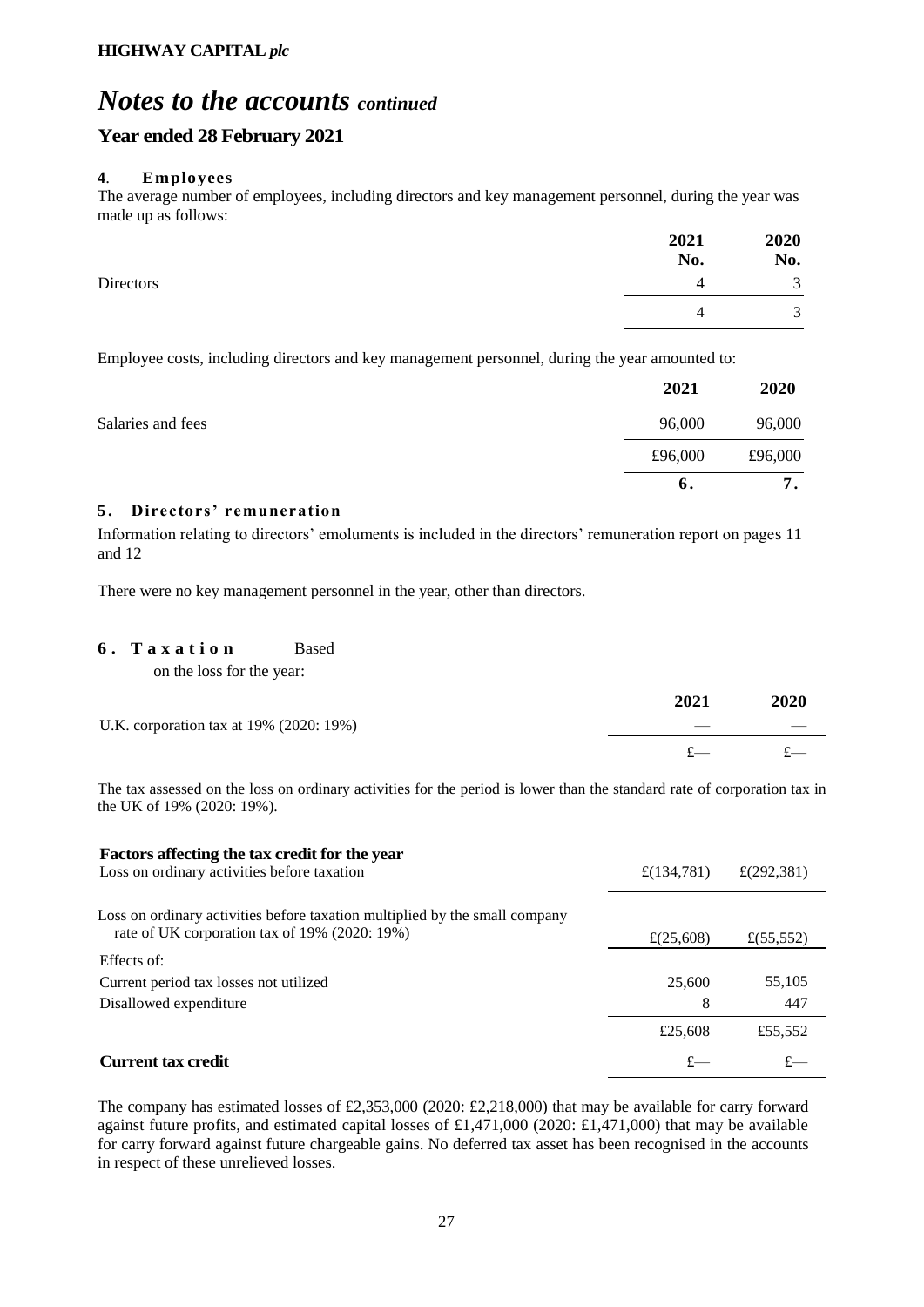## *Notes to the accounts continued* **Year ended 28 February 2021**

#### **7 . D i v i d e n d s**

|                                 | 2021                     | 2020                     |
|---------------------------------|--------------------------|--------------------------|
| Interim dividend paid per share | $\overline{\phantom{a}}$ | $\overline{\phantom{0}}$ |
|                                 | т –                      | t-                       |
|                                 |                          |                          |

#### **8 . Loss per share**

The loss per ordinary share calculation has been based on the loss attributable to ordinary shareholders of £(134,781) (2020 loss: £(292,381)), divided by 11,490,201 (2020: 11,490,201), being the weighted average number of ordinary shares in issue during the year. There is no difference between the basic and the diluted loss per ordinary share. There are no discontinued operations in either period and, therefore, the basic and the diluted loss per ordinary share from continuing operations are the same as the basic and the diluted loss per ordinary share.

#### **9 . Capital commitments**

At 28 February 2021 the company had no capital, operating or commitments or contracts for capital expenditure (2020: £nil).

#### **10. Debtors**

|               | 2021    | 2020   |
|---------------|---------|--------|
| Other debtors | 10,231  | 6,566  |
| Prepayments   | 7,000   |        |
|               | £17,231 | £6,566 |

#### **11. Creditors: amounts falling due within one year**

|                 | 2021     | 2020     |
|-----------------|----------|----------|
| Loans payable   | 255,000  | 325,000  |
| Bank overdraft  | 4,017    | 2,460    |
| Trade creditors | 22,575   | 145,074  |
| Accruals        | 436,780  | 310,182  |
|                 | £718,372 | £782,716 |

The loans of £255,000 (2020: £325,000) are unsecured, repayable within one year, and bearing interest at a rate of 5% per annum.

#### **12. Creditors: amounts due after more than one year**

The creditors due after more than one year of £465,938 (2020: £214,981), are made up of the following loans: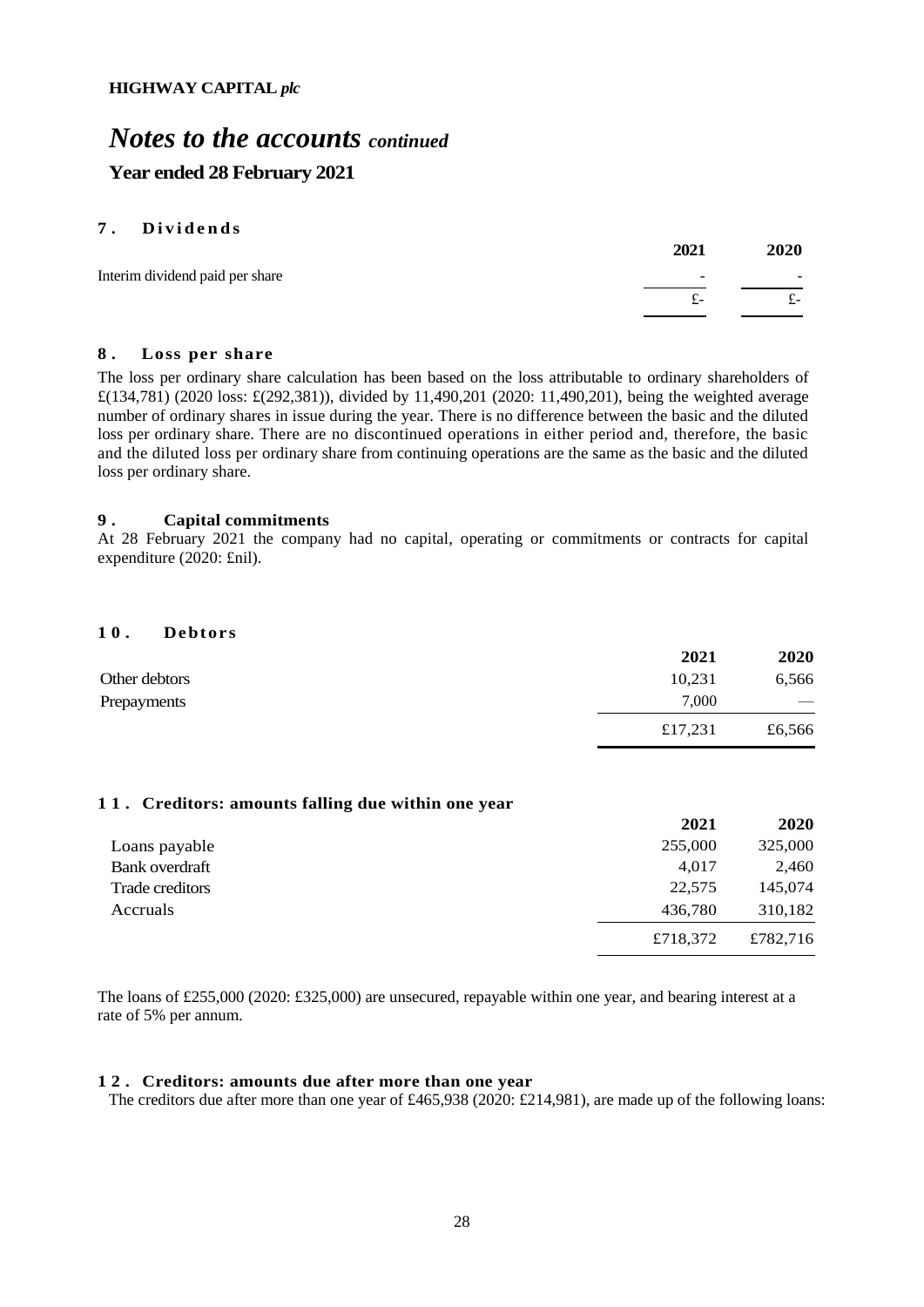## *Notes to the accounts continued*

### **Year ended 28 February 2021**

- (a) £4,322 (2020; £4,322) from Biswanath Patnaik, a director, and £650 (2020:£650) from institutional investors, which are unsecured, repayable after two years, and bearing interest at a rate of 5% per annum (if it so wishes, the company can repay the loan or part thereof at any time within the two year period).
- (b) £26,966 (2020; £26,966) from Biswanath Patnaik, a director; £70,000 (2020: £nil) from D Zych, a former director and a shareholder; and £364,000 (2020:£183,043) from institutional investors. These loans are unsecured, repayable after five years, convertible at the holder's request into new ordinary shares in the company at a price of 5 or 10 pence per share; in the event that the loans are not repaid or converted prior to their maturity date then they will attract accrued interest at a rate of 5% per annum.

#### **13. Deferred taxation**

The estimated deferred tax asset not recognised in the accounts, based on a 19% rate of tax, amounts to  $£726,000$  (2020: based on a 19% rate of tax £700,000). Of this amount, £279,000 may be recoverable by the company against future chargeable gains, and £447,000 may be recoverable against future profits.

#### **14. Share capital**

|                                     | <b>Number</b><br>of Shares<br>2021 | <b>Nominal</b><br>Value<br>2021 | <b>Number</b><br>of Shares<br>2020 | <b>Nominal</b><br>Value<br>2020 |
|-------------------------------------|------------------------------------|---------------------------------|------------------------------------|---------------------------------|
| Allotted, called-up and fully paid: |                                    |                                 |                                    |                                 |
| Ordinary shares of 2p each          | 11.490.201                         | £229,804                        | 11.490.201                         | £229.804                        |

Each 2p ordinary share is entitled to one vote in any circumstances; All dividends shall be apportioned and paid proportionately to the amount paid up on the ordinary shares during any proportion or proportions of the period in respect of which the dividend is paid; No shares of the company are currently redeemable or liable to be redeemed at the choice of the company or the shareholder.

The company also has convertible loan notes in issue which if fully converted would increase the number of ordinary shares allotted by 8,419,320 shares. These shares would benefit from all the rights and benefits as detailed above.

#### **15. Related party transactions**

The company has no ultimate controlling party.

As at the balance sheet date, there are loans of £31,288 (2020: £31,288) due from the company to B Patnaik, a director; and £70,000 (2020: £70,000) due to D Zych, a former director and a shareholder. The terms of these loans are set out in note 11 above.

As at the balance sheet date there was a loan of £255,000 (2020: £255,000) due from the company on normal commercial terms to N Mayster a director and shareholder of Highway Capital PLC. The terms are interest at 5% and this is considered reasonable and in line with third party market rates available to the entity.

No other related party transactions were undertaken as such that are required to be disclosed under FRS 102.

#### **16. Post balance sheet events**

There are no post balance sheet events to report.

At the date of approving these financial statements the directors are not aware of any adverse impact arising from the COVID-19 pandemic.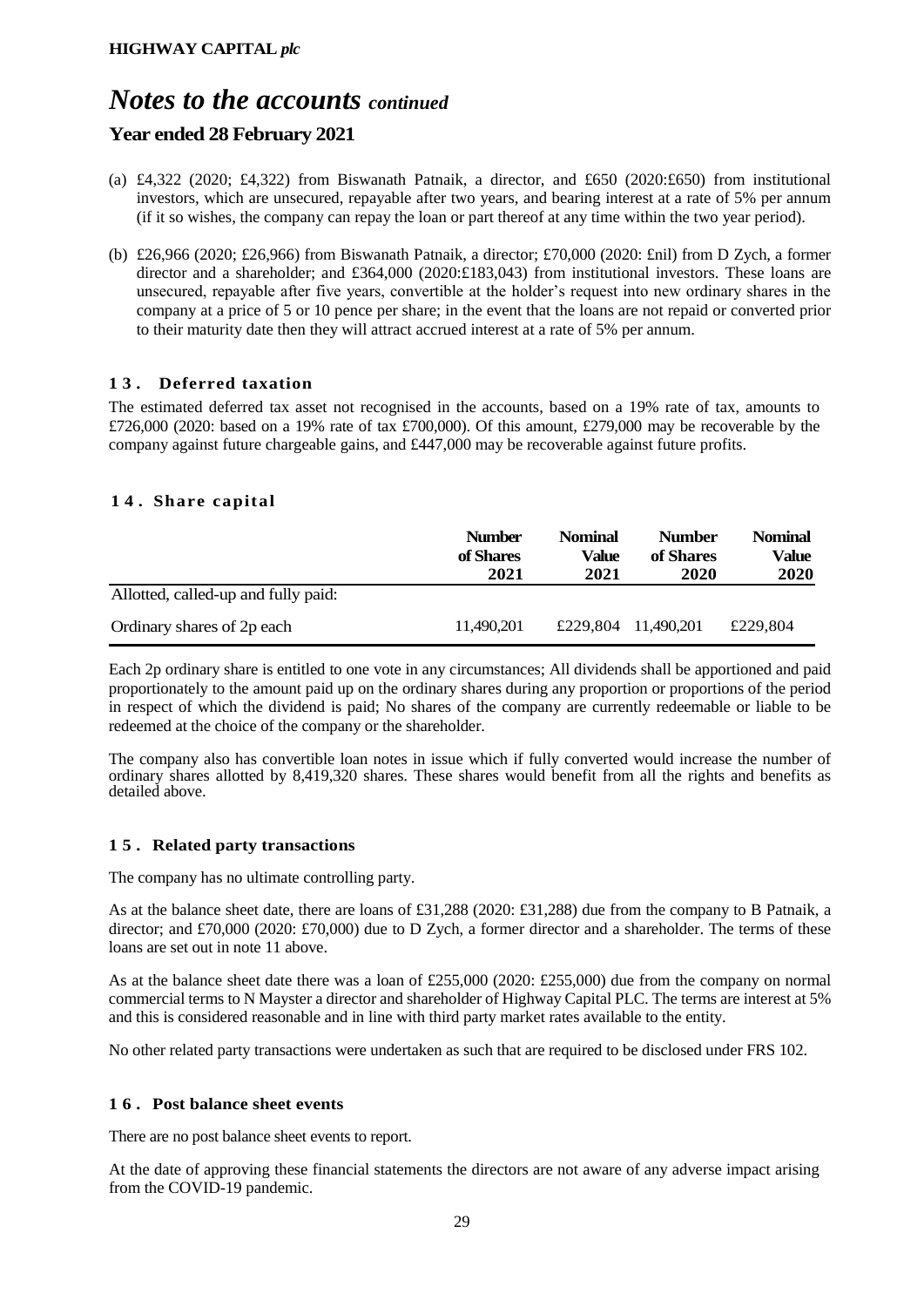## *Notes to the accounts continued* **Year ended 28 February 2021**

#### **17. Reserves**

Share premium account - This reserve records the amount above the nominal value received for shares sold, less transaction costs.

Profit and loss account - This reserve records retained earnings and accumulated losses.

#### **18. Other financial commitments**

At 28 February 2021 the company had no commitments under non-cancellable operating leases finance leases (2020: £nil).

#### **19. Financial instruments**

The Company's financial instruments comprise cash, trade debtors and trade creditors that arise directly from its operations. The Company's policy has been, and continues to be, that no speculative trading in financial derivatives shall be undertaken.

The cash is held in bank current and premium accounts and on treasury deposit, which receive varying rates of interest that is recognised on a receivable basis. All financial assets and liabilities are denominated in Sterling.

#### *Fair value of financial assets and liabilities*

The fair value of financial assets and liabilities, calculated by discounting expected future cash flows at prevailing interest rates, is not materially different from their book value, and is as follows:

|                             | 2021     | 2020     |
|-----------------------------|----------|----------|
| Financial assets            |          |          |
| Trade and other receivables | 17,231   | 6,566    |
| Cash at bank                | 41,170   | 3        |
|                             | £58,401  | £6,569   |
| Financial liabilities       |          |          |
| Bank overdraft              | 4,017    | 2,460    |
| Trade and other payables    | 459,355  | 455,256  |
| Loans payable               | 255,000  | 325,000  |
|                             | £718,372 | £782,716 |

The fair value of the financial assets and financial liabilities is equal to their carrying values. All financial assets are categorized as loans and receivables and all financial liabilities are categorized as financial liabilities at amortized cost.

#### *Hedging*

The Company makes no use of forward currency contracts, other financial derivatives or hedging.

#### *Interest rate risk*

The Company does not have an interest rate policy in isolation but regularly reviews the interest rates being received on deposits.

#### *Liquidity risk*

The principal policy of the Company in managing liquidity risk is to align the anticipated timing of expenditure with the availability of its cash balances.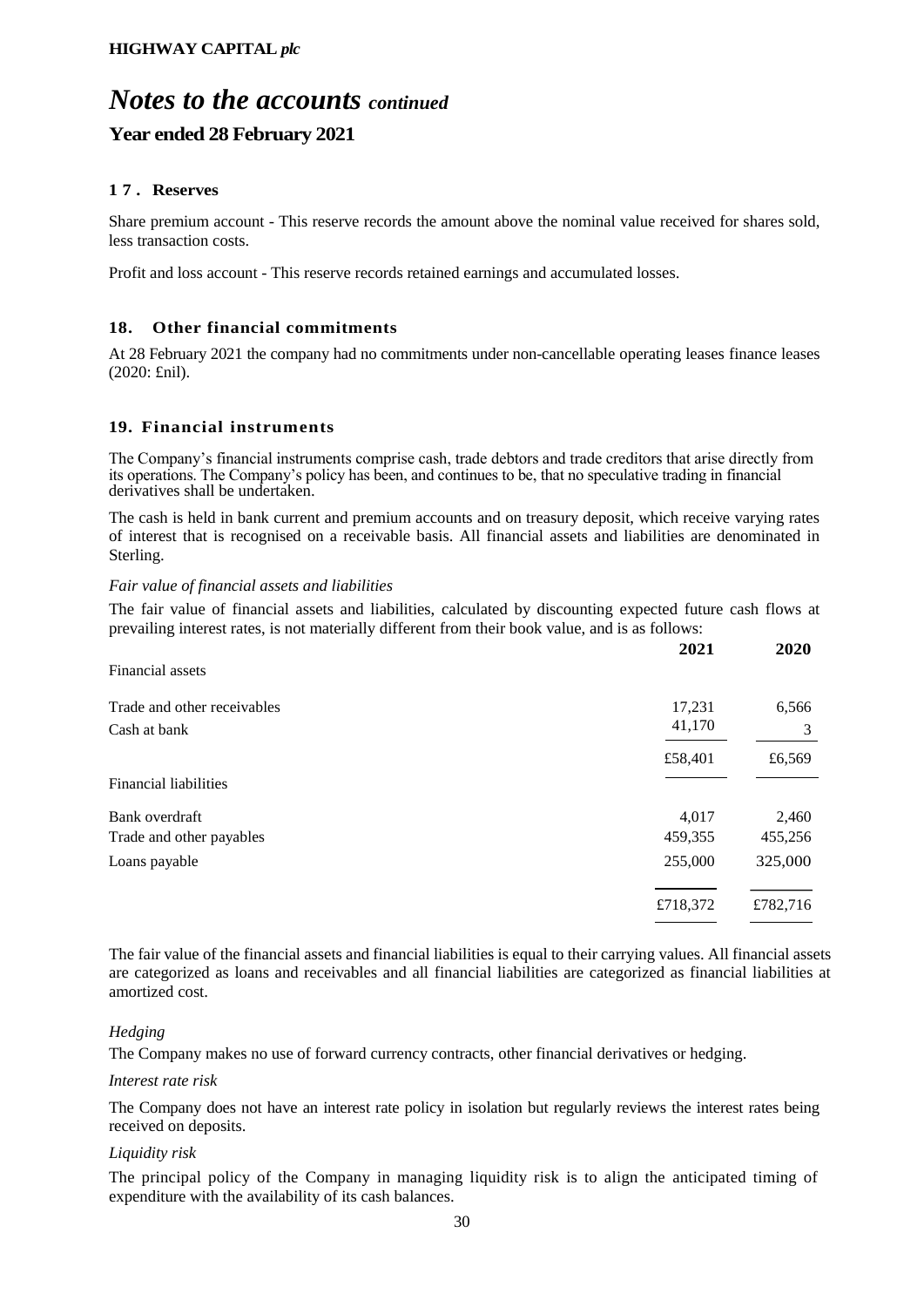## *Notes to the accounts continued* **Year ended 28 February 2021**

#### **20. Net debt reconciliation**

|                          | 1 March<br>2020<br>£ | <b>Cash flows</b><br>£ | 28 February<br>2021<br>£ |
|--------------------------|----------------------|------------------------|--------------------------|
| Cash at bank and in hand | 3                    | 41,167                 | 41,170                   |
| Bank overdrafts          | (2,460)              | (1,557)                | (4,017)                  |
|                          | (2,457)              | 39,610                 | 37,153                   |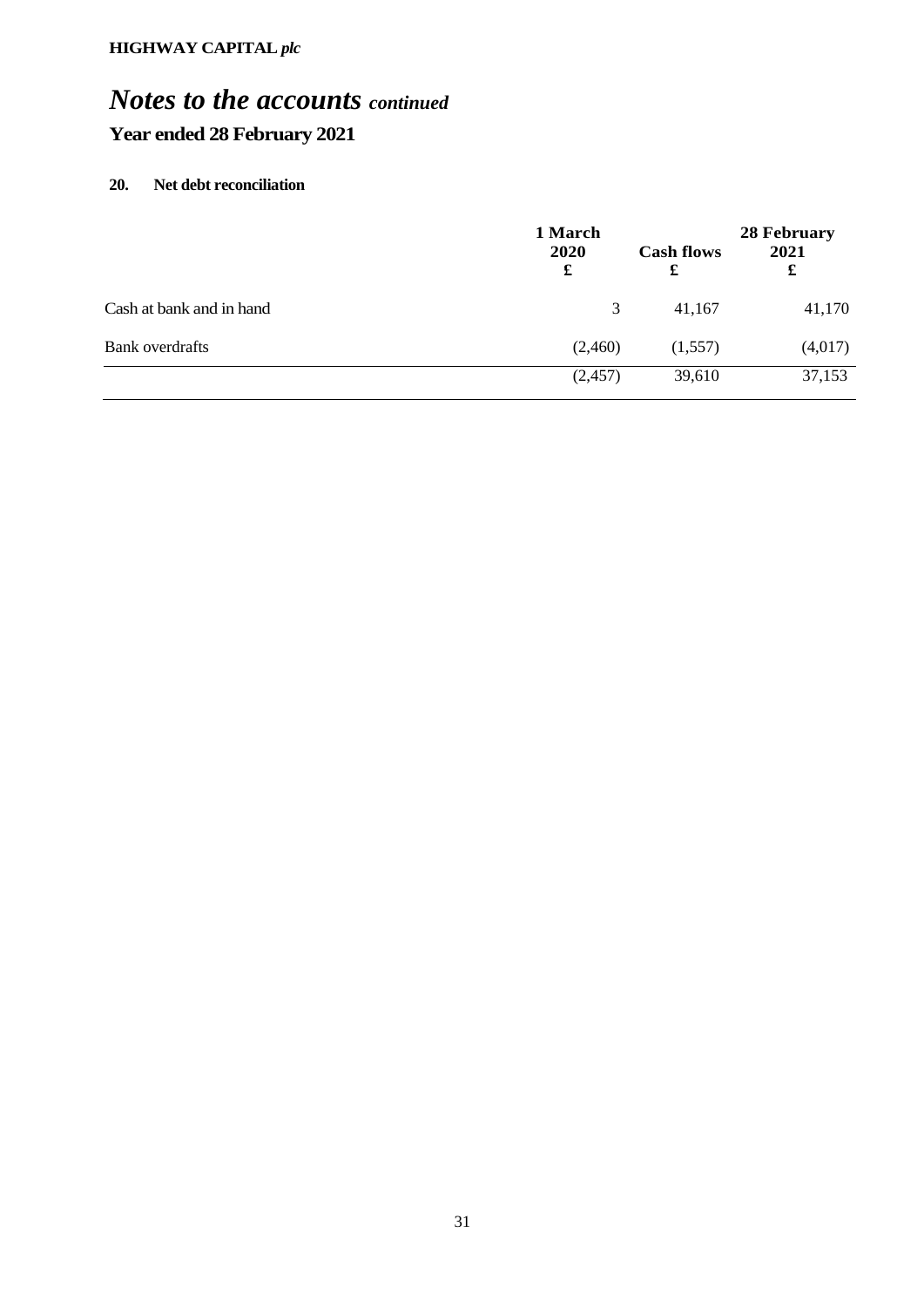# *Company information*

| <b>Directors</b>                                                 | Ludwik Sobolewski (non-executive Chairman)*<br>Maciej Szytko (non-executive director)*<br>Nickolay Mayster (non-executive director)<br>Biswanath Patnaik (non-executive director) |
|------------------------------------------------------------------|-----------------------------------------------------------------------------------------------------------------------------------------------------------------------------------|
| Secretary, registered office, and principal<br>place of business | Maciej Szytko<br>Eden House, Reynolds Road<br>Beaconsfield HP9 2FL                                                                                                                |
| Place of incorporation                                           | <b>England and Wales</b>                                                                                                                                                          |
| Registrars and share transfer office                             | Neville Registrars Limited<br><b>Neville House</b><br>18 Laurel Lane<br>Halesowen<br>West Midlands B63 3DA                                                                        |
| Share price information                                          | Information about the day-to-day movement of the<br>Company's share price can be obtained from the<br>London Stock Exchange: Code HWC                                             |
| <b>Auditors</b>                                                  | Shipleys LLP<br><b>Chartered Accountants</b><br>10 Orange Street<br>London WC2H 7DQ                                                                                               |
| <b>Bankers</b>                                                   | <b>Barclays Bank Plc</b><br>The Lea Valley Group<br><b>78 Turners Hill</b><br>Cheshunt<br>Herts EN8 9BW                                                                           |
| Solicitors                                                       | Goodman Derrick<br>10 St Bride Street<br>London EC4A 4AD                                                                                                                          |